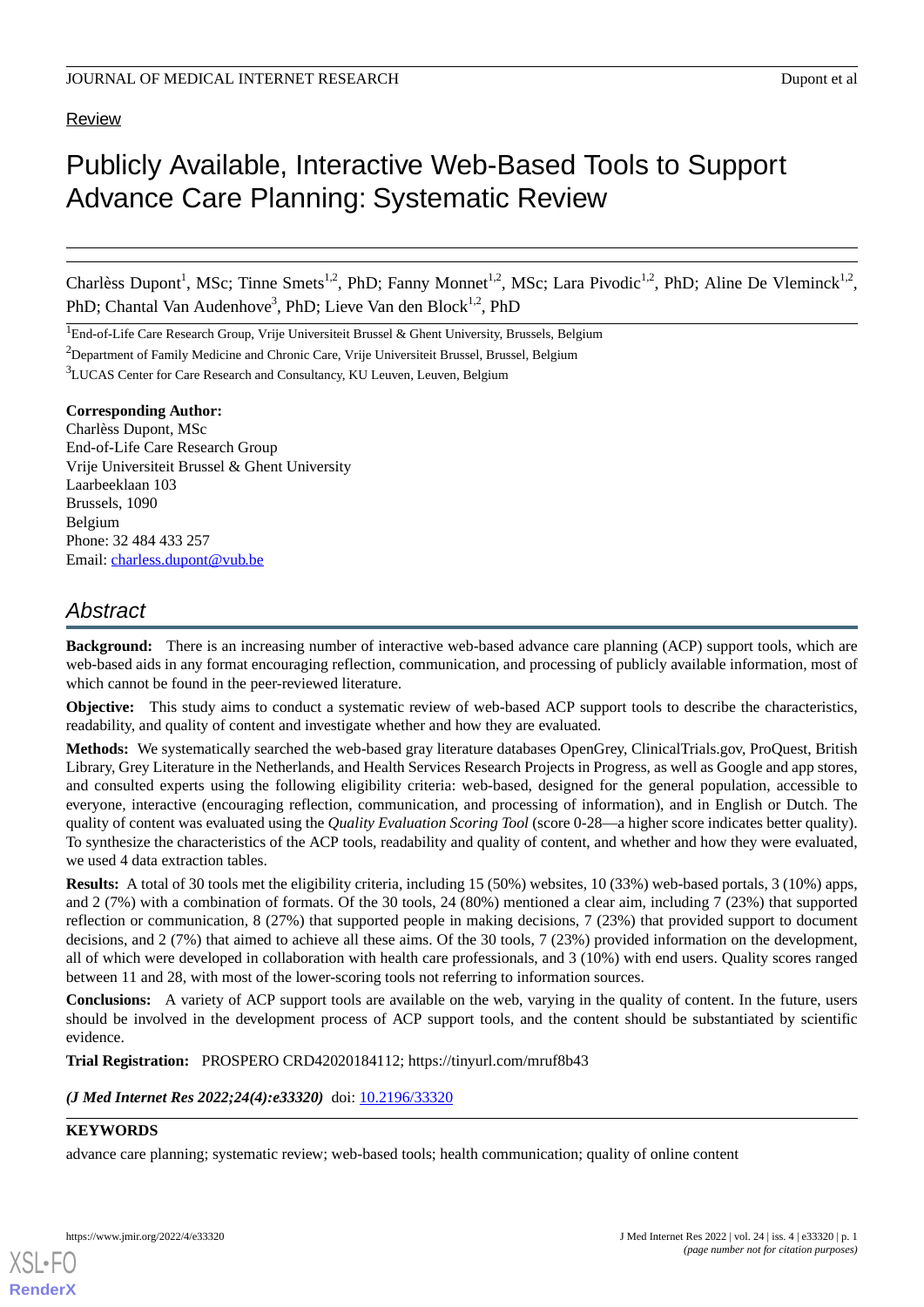Via a European consensus process, advance care planning (ACP) has been defined as a process that enables individuals to define goals and preferences for future medical care, discuss these preferences with family and health care providers, and record these preferences and choices [[1](#page-10-0)[,2](#page-10-1)]. In recent decades, the concept of ACP has changed considerably, shifting from a clinician-led and documentation-focused process that emphasizes the need for advance directives to a broader concept of ongoing communication regarding various aspects of future care and treatment planning [[3,](#page-10-2)[4](#page-11-0)]. In the recent public health literature, the concept has been broadened further by emphasizing the opportunities that ACP conversations offer for normalizing and reshaping how we think, talk, and make decisions about the last chapters of our lives [[5](#page-11-1)[,6](#page-11-2)].

To support people in having such conversations, a wide variety of ACP support tools have been developed in several formats such as print or websites. They exist in different kinds of modalities (guides, card games, and videos) and for different target groups: people with specific diseases and their families, family caregivers, or the general public [\[7](#page-11-3),[8\]](#page-11-4). With the growing use of the internet and international efforts to promote ACP [[9\]](#page-11-5), more web-based ACP support tools are becoming publicly available [[10\]](#page-11-6). An advantage of these web-based tools is that they are easily accessible to a large audience, are often interactive, and can thus be tailored to the needs of the user. Interactive elements include, for example, questions or exercises to encourage reflection and communication and process the information provided [[10-](#page-11-6)[12\]](#page-11-7).

A recent review of the published peer-reviewed studies assessed the feasibility and effectiveness of interactive web-based ACP support tools for adult patients, relatives, and healthy individuals and found that users considered the tools easy to use and not burdensome. It also demonstrated that they could improve a user's knowledge of ACP, ACP communication with relatives and health care professionals, and ACP documentation [[8\]](#page-11-4). However, this review was not able to include all ACP support tools available to the general public, as many exist only on the web and have not been published in academic journals [\[7](#page-11-3),[8\]](#page-11-4). Reviewing these web-based tools is important as the quality of web-based content can vary widely or be based on personal opinions and experiences rather than on scientific evidence [[13](#page-11-8)[-16](#page-11-9)]. This can be particularly problematic with regard to ACP, as the content may be biased in favor of or against certain medical interventions [\[15](#page-11-10)], whereas the primary purpose of ACP should be to promote choices based on individual values and preferences [\[1](#page-10-0),[2\]](#page-10-1).

Currently, there is no comprehensive overview of interactive ACP tools available on the internet. Therefore, this systematic review aims to answer the following research questions:

- 1. What are the characteristics and functionalities of interactive web-based ACP support tools?
- 2. How is ACP addressed in these tools?
- What is the readability and quality of their content, and have they been evaluated in a study, and if so, what is their level of evidence?

 $XS$  $\cdot$ FC **[RenderX](http://www.renderx.com/)**

# *Methods*

### **Review Design and Protocol Registration**

We conducted a systematic review of web-based interactive ACP support tools (hereafter called tools) following the 4 search strategies for web-based gray literature by Godin et al [[17\]](#page-11-11). Search, selection, and data synthesis were performed between September 2020 and January 2021. The protocol for this systematic review was registered with PROSPERO (International Prospective Register of Systematic Reviews; CRD42020184112).

### **Eligibility Criteria**

We searched for tools that met the following inclusion criteria:

- 1. Designed to support the general population; that is, people with or without serious illnesses and their families
- 2. Available on the internet
- 3. Accessible to whoever visits the tool and can be used by anyone
- 4. Interactive; that is, encourage the user to reflect, communicate, formulate decisions, or document wishes [[10](#page-11-6)[-12](#page-11-7)]
- 5. In English or Dutch

Tools that exclusively aimed to support health care professionals in the ACP process were excluded.

### **Search Strategies**

We systematically searched for tools using the four search strategies recommended by Godin et al [\[17\]](#page-11-11): (1) web-based gray literature databases, (2) search engines, (3) app stores, and (4) expert consultation. The first three search strategies were conducted separately by 2 researchers (CD and FM), who both used the same search combinations [\(Multimedia Appendices](#page-10-3) [1-](#page-10-3)[3\)](#page-10-4) on different computers with *clean* (deleted cookies and history) browsers without being logged into a Google account. Because, as with peer-reviewed databases, every search database (gray literature databases, search engines, and app stores) has its own search functionalities and filters, we adapted the search terms to fit into the search fields of each database.

Furthermore, as search engines have their own algorithms for showing relevant results, we used several different search combinations (ie, combining the search terms, their permutations, and trending keywords) in search strategy 2 to minimize the risk of omitting relevant sources [\(Multimedia](#page-10-5) [Appendix 2\)](#page-10-5). As a search engine can give an overwhelming amount of *hits*, we screened the first 15 pages (first 150 hits) of each search combination.

We screened the available content of the results, such as executive summaries, the webpage *about*, or the explanation of the tool—when available—until we could answer the following question: *is this tool potentially a web-based ACP support tool for the general population*?. If the answer was *yes*, we included the tool for full screening and transferred the results to a Microsoft Excel file (with the name of the tool or website if there was no specific name for the tool).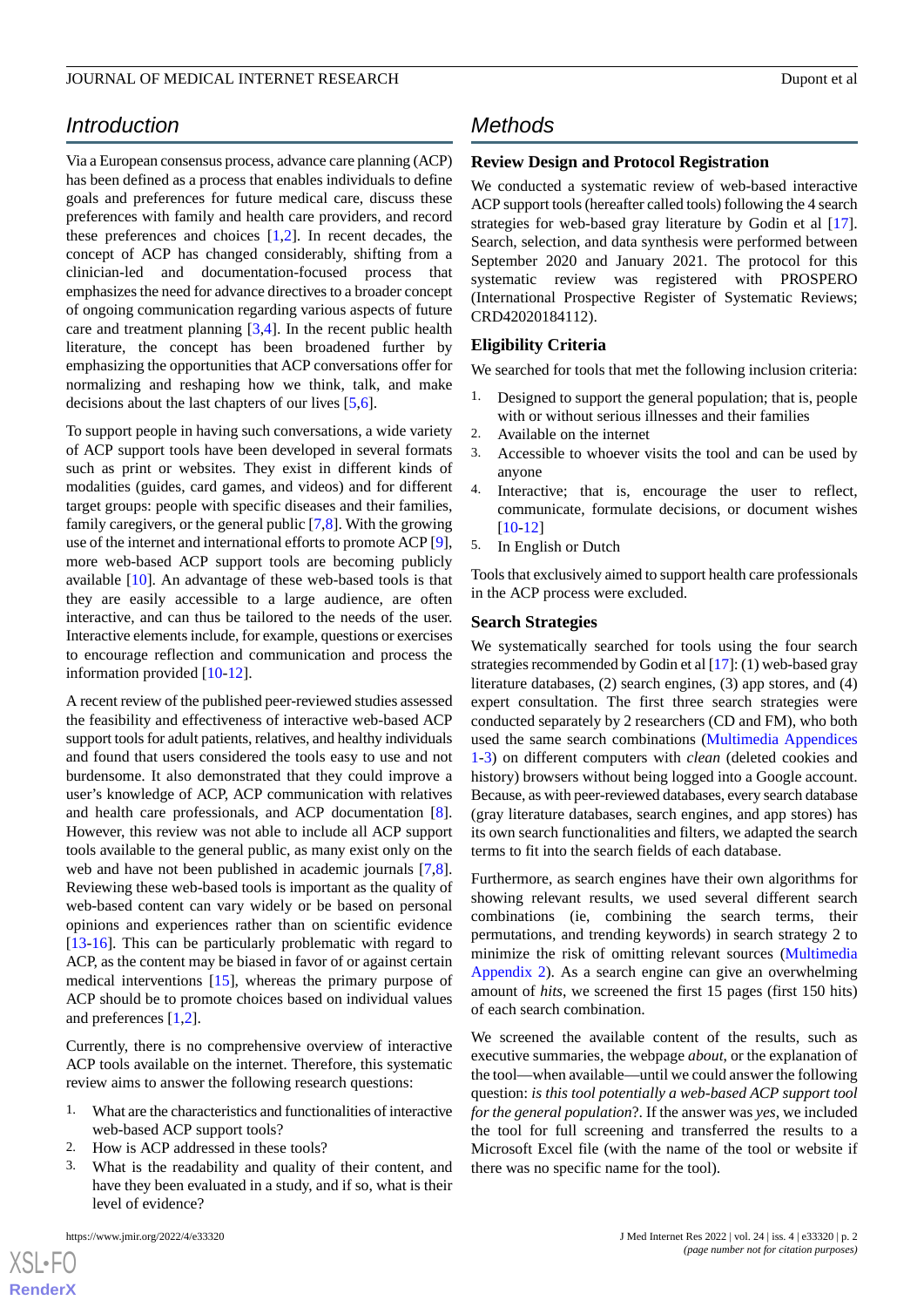For the first search strategy (gray literature databases), we used the following databases: *OpenGrey, ClinicalTrials.gov, ProQuest, British Library, Grey Literature in the Netherlands,* and *Health Services Research Projects in Progress*. For the second search strategy, we used the *Google search engine*, and for the search in app stores, we used *Google Play Store* and *Apple App Store.*

The fourth search strategy entailed consultation with experts on ACP. We identified experts via frequently listed and cited authors of the relevant literature, known stakeholders, and suggestions from other key informants. We consulted these experts by email and, to achieve saturation, asked them whether they knew any other tools that we had not found using the first three search strategies. The responses were added to the Microsoft Excel file and saved for the final selection.

### **Selection of Web-Based ACP Support Tools**

For the final selection, the 2 researchers (CD and FM) separately screened all available content of each potentially relevant tool against the eligibility criteria. In cases of disagreement about whether to include a tool, a third reviewer (TS) screened it and made the final decision on including it. We used Archive.is to archive the home page or the first page of the tools.

## **Evaluation of the Readability and Quality of the Content of the Included Tools**

Readability was evaluated using web-based readability analysis tools. These readability tools calculate several readability scores based on the characteristics of the text, such as the number of syllables per word and number of words per sentence. As the web-based readability analysis tools were exclusively for one language, we used two tools: one for the English tools [[18\]](#page-11-12) and one for the Dutch tools [[19\]](#page-11-13). To determine readability, we used the Common European Framework of Reference for Languages (CEFR) levels [[20,](#page-11-14)[21](#page-11-15)]. The CEFR levels can be used to determine both English and Dutch readability and are calculated by the algorithm of web-based readability analysis tools and look at the number of words per sentence, number of pronouns and prepositions in a sentence, and number of simple words [[22\]](#page-11-16). CEFR comprises six reading levels (A1, A2, B1, B2, C1, and C2), with A1 as the easiest level and C2 as the most difficult. The recommended readability standard for CEFR is B1 [\[22](#page-11-16)].

To evaluate the quality of the content of the tools, we used the validated *Quality Evaluation Scoring Tool* (QUEST) [[23\]](#page-11-17)*.* This quality assessment tool can be used to assess web-based health content by evaluating 7 items, each assigned with a weighted score. Six items have a possible score between 0 to 1 or 0 to 2 and weight between 1 and 3: authorship (score  $0-2\times1$ ), conflicts of interest (score 0-2×3), complementarity (whether they support the patient-physician relationship; score  $0-1\times1$ ), currency (if the content is frequently updated; score  $0-2\times1$ ) and the tone of the content (whether the content was *fully supported* using strong vocabulary such as *cure*, *guarantee*, and *easy*; *mainly supported* where the authors mainly support their claims but with more cautious vocabulary; or *balanced/cautious support* with statements of limitations or contrasting findings; score 0-2×3). The seventh item is attribution (whether and what kind of

 $XS$  $\cdot$ FC **[RenderX](http://www.renderx.com/)** sources are used to create the content) and is measured in two steps: first, identifying the presence of references to scientific studies (score  $0-3\times3$ ) and, second, when scoring  $>1$ , identifying the type of studies referred to in vitro, observational studies, or meta-analyses or clinical trials (score 0-2×1) [[23](#page-11-17)[,24](#page-11-18)]*.* Each tool was evaluated for each of the 7 items. The scores for each item were summed to create a total quality score ranging between 0 and 28, with higher scores indicating a better quality of the content in the tool.

Readability was evaluated by 2 researchers (CD and FM) who copy-pasted the text of a full webpage into the text fields of the web-based readability score calculator tools. The same 2 researchers assessed the content of the tools to determine the QUEST score for each tool. Any disagreements on readability and QUEST scores were discussed to reach a consensus. If no consensus was found, a third researcher (TS) made the final decision.

## **Evaluation of the Level of Evidence of the Included Tools**

To assess whether the included tools had been evaluated as part of a research study, we (1) screened each one for any information on evaluation; (2) we searched the gray literature databases OpenGrey, ClinicalTrials.gov, ProQuest, British Library, Grey Literature in the Netherlands, and Health Services Research Projects in Progress; and (3) we searched for publications of primary peer-reviewed studies in PubMed, Web of Science, PsycINFO, and CINAHL. Search terms in the database included the names of the tools, websites, or persons or organizations involved in the development of the tool.

We screened the available content (for scientific article abstracts or, when needed, full texts) to check whether the result was a primary study on one of the included tools. If it was, where possible, we determined the level of evidence using the Hierarchy of Evidence from the National Health and Medical Research Council  $[25,26]$  $[25,26]$  $[25,26]$  to determine how the tools were evaluated.

Two researchers (CD and FM) independently assessed the full texts of the peer-reviewed studies to determine the level of evidence and assess what was evaluated (usability and effectiveness). Any disagreements were discussed to reach a consensus. If no consensus was reached, a third researcher (TS) made the final decision.

### **Data Synthesis and Outcomes of Interest**

To answer the research questions, we developed 4 data extraction tables. For the first 3 extraction tables, the 2 researchers (CD and FM) independently assessed the content of the tools to summarize the addressed characteristics, functionalities, and key elements of ACP. Any disagreements were discussed to reach a consensus. If no consensus was reached, a third researcher (TS) made the final decision.

The first extraction table was used to assess the aim; target group; available languages; format; and where, by whom, and how the tools were developed. We evaluated the used functionalities by developing a second extraction table based on a review of peer-reviewed studies by van der Smissen et al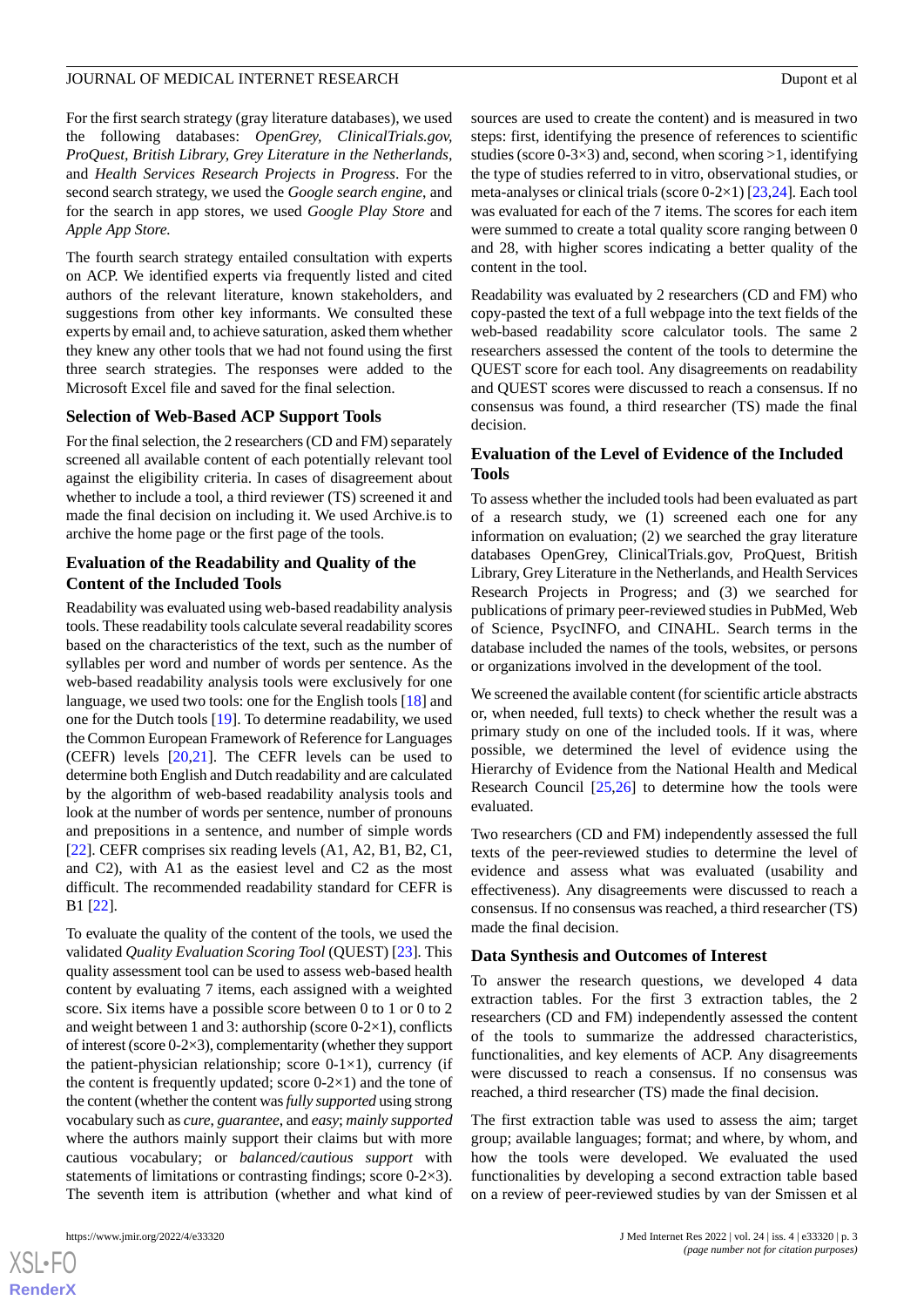[[8\]](#page-11-4). We slightly changed the 12 assessed functionalities by removing *can be used without assistance,* as in our review, we only included tools that were designed to be used by the general population, and we added the functionalities *predetermined path and possibility to save input and return* as these allow the user to conduct the ACP process at their own pace and *input can be printed* as this functionality can increase the accessibility of websites [\[27](#page-11-21)]. Therefore, in this review, we extracted the following data with regard to the functionalities of ACP tools:

- 1. The tool is free of charge.
- 2. Registration is needed.<br>3. There is a save and retu
- 
- 3. There is a save and return option.<br>4. It is possible for the user to give i It is possible for the user to give input.
- 5. The tool is tailored to the user.
- 6. The tools provide feedback based on the input of the user.
- 7. The input from the user can be printed.
- 8. The tool suggests a predetermined ACP path.
- 9. The tool gives an indication of the progress of the user.
- 10. Videos are used, as well as hyperlinks to other web pages.
- 11. There is a text-to-speech option.
- 12. A privacy policy is mentioned.
- 13. Data log analysis is mentioned.

The manner in which ACP is addressed in the tools was extracted using 14 ACP key elements (the third extraction table) as an analytic framework. The 14 key elements were self-developed and based on the recommendations of Rietjens et al [\[1](#page-10-0)], the consensus definition of ACP of Sudore et al [[2\]](#page-10-1), and the review by van der Smissen et al [[8\]](#page-11-4). From these definitions, we aimed to extract all relevant elements that can be part of the ACP; that is, the following elements:

- 1. Providing information on ACP
- 2. Providing information on legal frameworks
- 3. Address readiness and timing for ACP
- 4. Stimulates to explore personal values and goals
- 5. Stimulates to explore preferences regarding future care
- 6. Stimulates to explore uncertainties and consequences
- 7. Stimulates to explore preferences regarding the last days of life
- 8. Stimulates to explore preferences for a possible proxy decision-maker
- 9. Encourages to appoint a proxy decision-maker
- 10. Encourages to discuss ACP with family
- 11. Encourages to discuss ACP with health care professionals
- 12. Encourages to document ACP
- 13. Encourages to generate that document (in the tool)
- 14. Encourages to share that document.

The readability, quality of the content, information about the evaluation of the tools, and their level of evidence were summarized in the fourth extraction table.

# *Results*

### **Selection and Inclusion of the Tools**

We found 436 tools using the first 3 search strategies. After removing duplicates (the tools retrieved and the removed duplicates per search strategy can be found in [Multimedia](#page-10-6) [Appendix 4\)](#page-10-6), a list of 96 potential interactive web-based ACP support tools for the general population was sent to 15 experts on ACP. Of the 15 experts, 14 (93%) replied, and together they identified 35 additional tools. Two researchers (CD and FM) subsequently screened the 131 tools against the eligibility criteria. Approximately 69.5% (91/131) were excluded ([Figure](#page-4-0) [1\)](#page-4-0), and there were no conflicts to resolve regarding exclusion. The remaining 30.5% (40/131) of tools were fully screened (ie, all text available in the tool for data extraction), and we ended up excluding 10 more in an agreement between both researchers. Thus, the total number of included tools was 30. An overview of screening, selection, and reasons for exclusion and inclusion is shown in [Figure 1](#page-4-0).

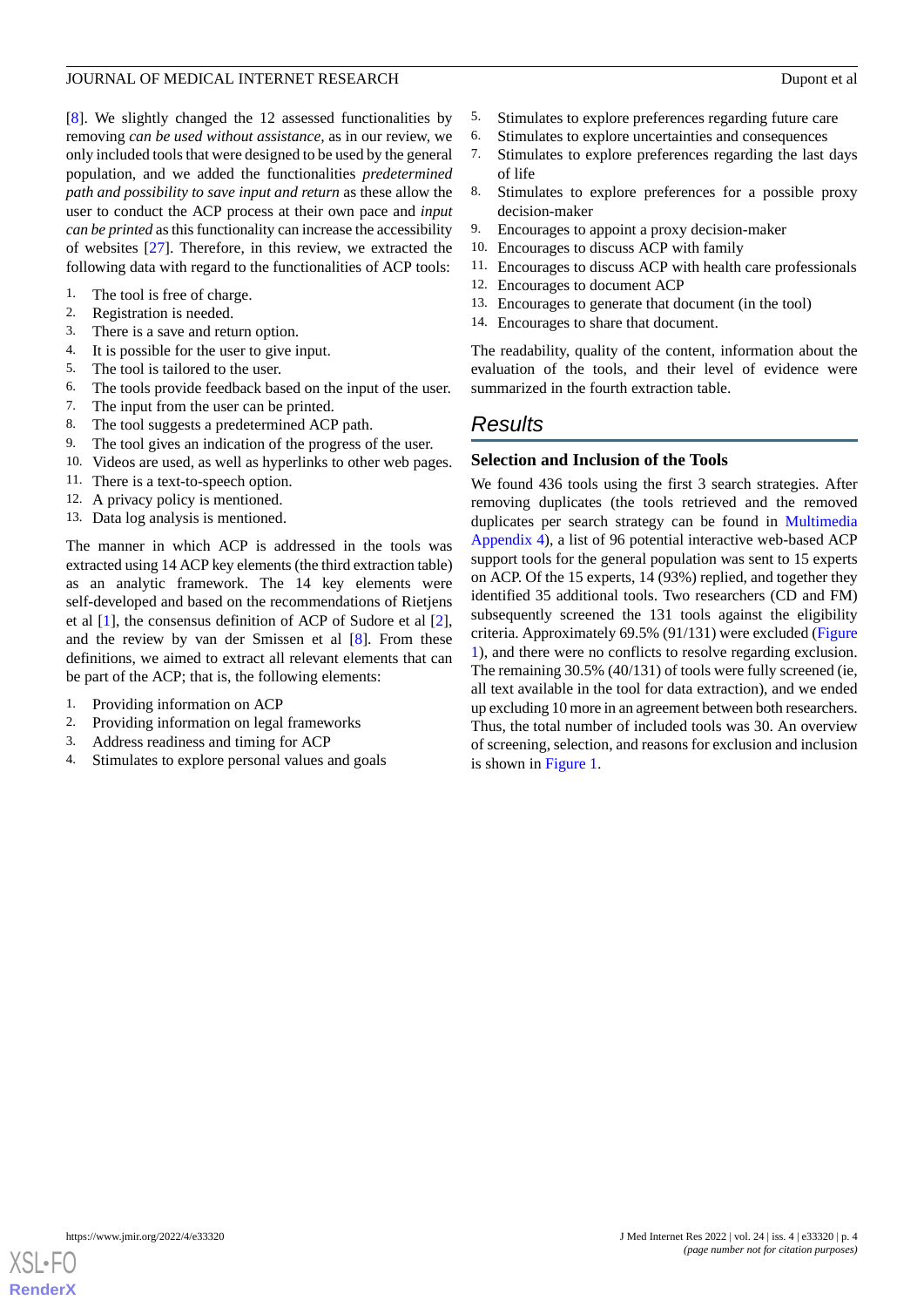<span id="page-4-0"></span>**Figure 1.** PRISMA (Preferred Reporting Item for Systematic Reviews and Meta-Analyses) flowchart of the selection process.



#### **Characteristics of the Tools**

Approximately 80% (24/30) of tools targeted the general population, although 20% (6/30) also aimed to target health care professionals [\(Multimedia Appendix 5](#page-10-7) [[28-](#page-11-22)[57\]](#page-12-0)). For instance, the app *ACDCare* could be used by patients to make an advance care directive that can be uploaded to their health record and to which the health care professional has access [\[28\]](#page-11-22). The tools *Mydirectives, Be My Voice, My Living Will, Speak Up,* and *Considering your own future health care* not only supported the general population in ACP but also provided information on ACP for health care professionals [[29](#page-11-23)[-33](#page-12-1)]. Of the 30 tools, 24 (80%) did mention a clear aim; 7 (23%) supported reflection or communication, 8 (27%) supported people in making decisions, 7 (23%) provided support to document decisions, and 2 (7%) aimed to achieve all these objectives.

Of the 30 tools,  $15$  (50%) were websites,  $10$  (33%) were web-based portals with the possibility of logging in and

[XSL](http://www.w3.org/Style/XSL)•FO **[RenderX](http://www.renderx.com/)**

returning to personal information, 3 (10%) were apps, and 2 (7%) had a combination of formats. For example, *PREPARE for Your Care* (*PREPARE*) can be used via the website or by logging in to a web-based portal [[34\]](#page-12-2).

Of the 30 tools, 12 (40%) were developed in the United States, 6 (20%) in Canada, 4 (13%) in Australia, 3 (10%) in the Netherlands, 3 (10%) in the United Kingdom, 1 (3%) in New Zealand, and 1 (3%) in Belgium. Approximately 83% (25/30) were owned by nonprofit organizations. Approximately 23% (7/30) provided information on their development; all were developed in collaboration with health care professionals, and 10% (3/30) were also developed with end users.

### **Functionalities of the Tools**

Of the 30 tools, 27 (90%) were free of charge, and 17 (57%) were available without registration ([Multimedia Appendix 6](#page-10-8) [[28](#page-11-22)[-57](#page-12-0)]). Approximately 97% (29/30) of tools offered users the option of providing input by responding to a question or statement, for example, by asking them to write in an empty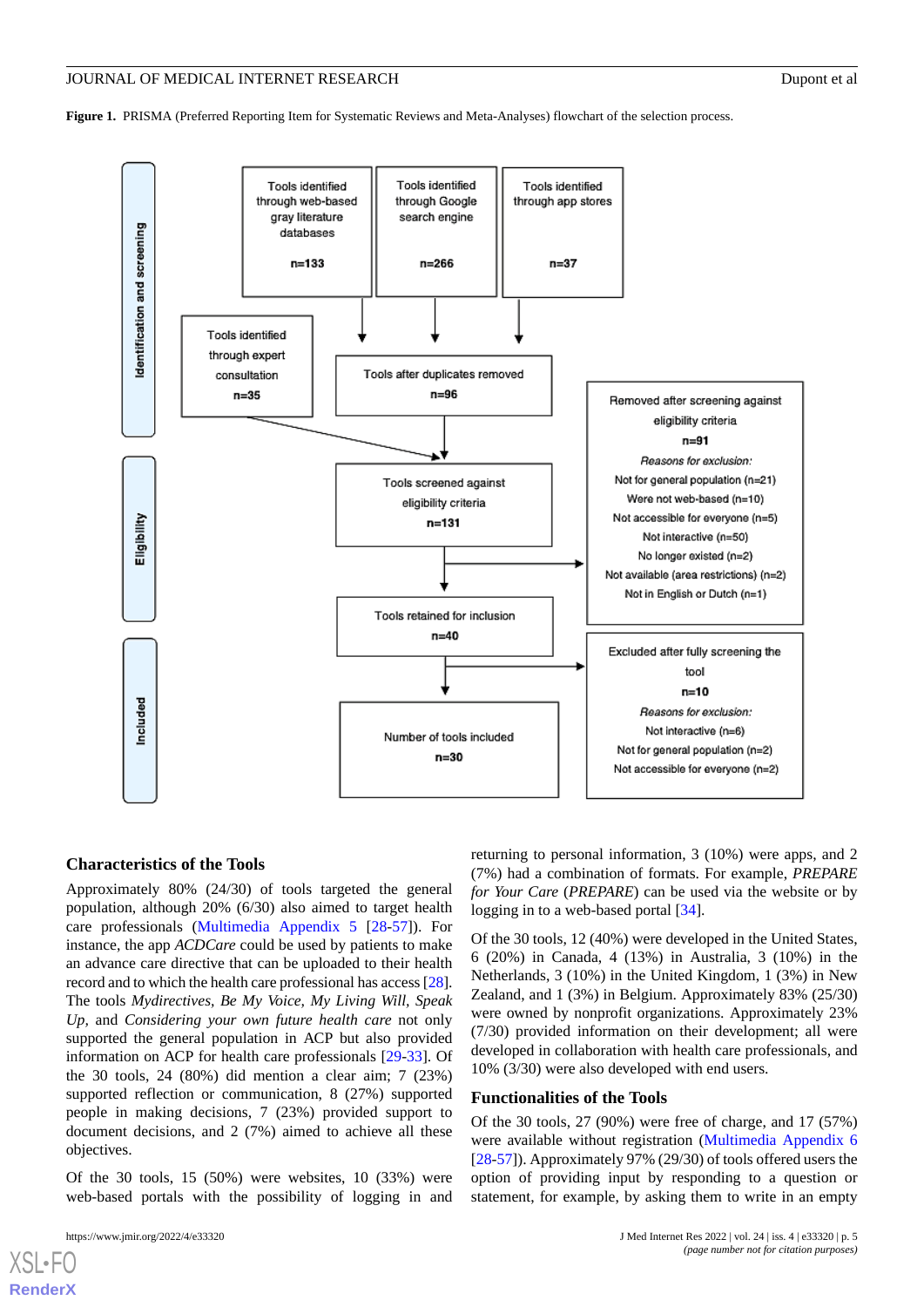box. With regard to the flow of the tool (the steps or path a user must take to go through it), 97% (29/30) used a predetermined path [\[28](#page-11-22)-[44,](#page-12-3)[46](#page-12-4)[-57](#page-12-0)]. For example, if there are *x* number of steps in a tool, the user needs to go through these steps to *finish* the ACP process provided in the tool. One of the tools (the *Go Wish* card game) does not have a set path but uses a mechanism in which users can sort cards on particular wishes and preferences to stimulate reflection and communication [[45\]](#page-12-5). Approximately 17% (5/30) used the input of the user to tailor information, redirect them to a specific webpage with more information, or ask for clarification on the input. For example, in *My Values,* when identifying *not wanting to be a burden* as important, a screen pops up asking them to explain briefly (by typing) what *becoming a burden* means to them [\[49](#page-12-6)]. One also uses input to give feedback [\(Multimedia Appendix 6](#page-10-8) [[28-](#page-11-22)[57](#page-12-0)])—*PREPARE* not only provides information based on input but also provides tips when, for example, the user indicates *not ready to choose a proxy decision-maker* [\[34](#page-12-2)].

# **ACP Elements Addressed in the Tools**

All tools contained at least seven of the 14 ACP key elements identified in our analytical framework, and 20% (6/30) of tools comprised all ([Multimedia Appendix 7](#page-10-9) [[28](#page-11-22)[-57](#page-12-0)]). With regard to the information available, 40% (12/30) provided both information on ACP and on the legal frameworks of ACP. Of the 30 tools, readiness and timing of ACP were addressed in 15

(50%), encouraging people to explore personal values and goals in 28 (93%), and preferences regarding future care in 29 (97%) tools; uncertainties and consequences of hypothetical serious illness scenarios were addressed in 25 (83%), preferences regarding the last days of life in 27 (90%), and the possibility of appointing a proxy decision-maker in 21 (70%) tools. Of the 30 tools, 20 (67%) encouraged appointing a proxy decision-maker, and 27 (90%) encouraged discussing ACP with family or a health care professional and documenting ACP outcomes (for example, using an advance directive); in 27 (90%) tools, it was possible to document one's wishes and preferences within the tool itself and share this document with others (by printing, via email, or via a direct link; [Multimedia Appendix](#page-10-9) [7](#page-10-9) [\[28](#page-11-22)-[57\]](#page-12-0)).

# **Readability and Quality of the Content**

The readability of the ACP tools varied [\(Table 1\)](#page-6-0); however, 83% (25/30) of ACP tools had a B1 or lower CEFR level. The QUEST scores of the tools varied between 11 and 28 (theoretical scale scores between 0 and 28; [Table 2](#page-7-0)). Most of the lower-scoring tools did not refer to any sources to support the information they contained, were not current (ie, not updated in the past 5 years), or did not provide any information on authorship. The tools that scored ≥21 used at least one reference to a scientific study to support the information in the tool.

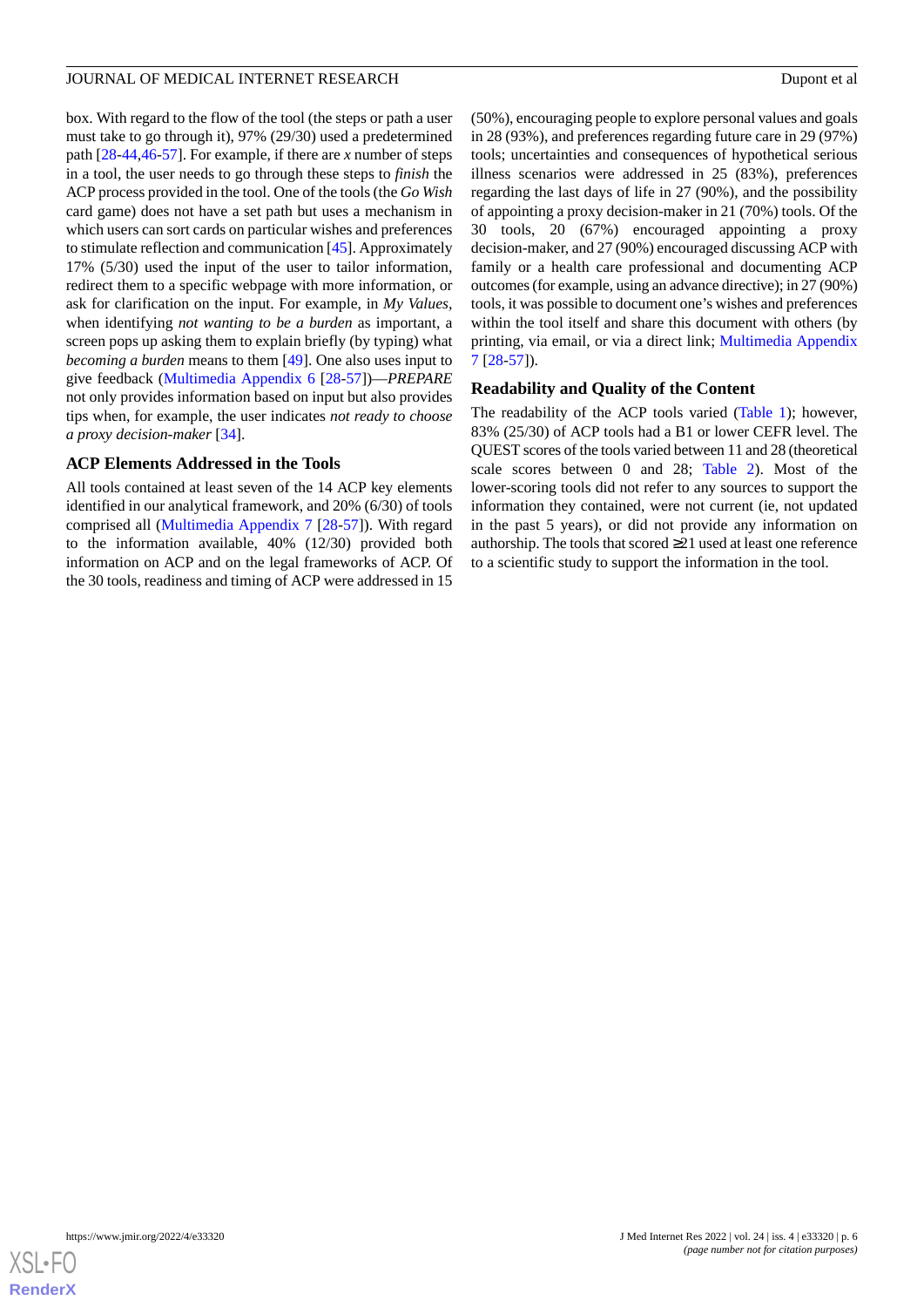# JOURNAL OF MEDICAL INTERNET RESEARCH Dupont et al

<span id="page-6-0"></span>Table 1. Readability scores of the interactive, web-based ACP<sup>a</sup> support tools.<sup>b</sup>

| Tools                                                                      | CEFR <sup>c</sup> scale |
|----------------------------------------------------------------------------|-------------------------|
| My decisions                                                               | A1                      |
| My living voice                                                            | A1                      |
| Speak up                                                                   | A1                      |
| <b>PREPARE</b> <sup>d</sup>                                                | A2                      |
| Go Wish card game                                                          | A2                      |
| MyDirectives                                                               | A2                      |
| Plan Your Life Span                                                        | A2                      |
| Lets Think Ahead-My ACP                                                    | A2                      |
| Advance Care Planning: Should I Stop Treatment That Prolongs My Life?      | B1                      |
| The Letter project Advance Directive                                       | B1                      |
| Advance Care Planning: Should I Receive CPR <sup>e</sup> and Life Support? | B1                      |
| MyWishes                                                                   | B1                      |
| My Living Will                                                             | B1                      |
| Everplans                                                                  | B1                      |
| Considering your own future health care                                    | B1                      |
| Tijdig nadenken over het levenseinde                                       | B1                      |
| Oog in Oog                                                                 | B1                      |
| Verken uw wensen voor zorg en behandeling                                  | B1                      |
| Dying to Talk                                                              | B1                      |
| Be my voice                                                                | B1                      |
| <b>ACDCare</b>                                                             | B1                      |
| Five Wishes                                                                | B1                      |
| MyValues                                                                   | B1                      |
| Dementia Values and Priorities Tool                                        | B1                      |
| Advance Care Planning: Should I Have Artificial Hydration and Nutrition?   | B <sub>2</sub>          |
| Planning for Your Future                                                   | B <sub>2</sub>          |
| Beslishulp-Vroegtijdige zorgplanning                                       | B <sub>2</sub>          |
| Cake                                                                       | B2                      |
| NVLivingWill                                                               | B2                      |
| Advance Care Planning: Should I Stop Kidney Dialysis?                      | C1                      |

<sup>a</sup>ACP: advance care planning.

<sup>b</sup>Ranked from lowest (A1) to highest score (C2) possible.

<sup>c</sup>CEFR: Common European Framework of Reference for Languages.

dPREPARE: PREPARE for Your Care.

<sup>e</sup>CPR: cardiopulmonary resuscitation.

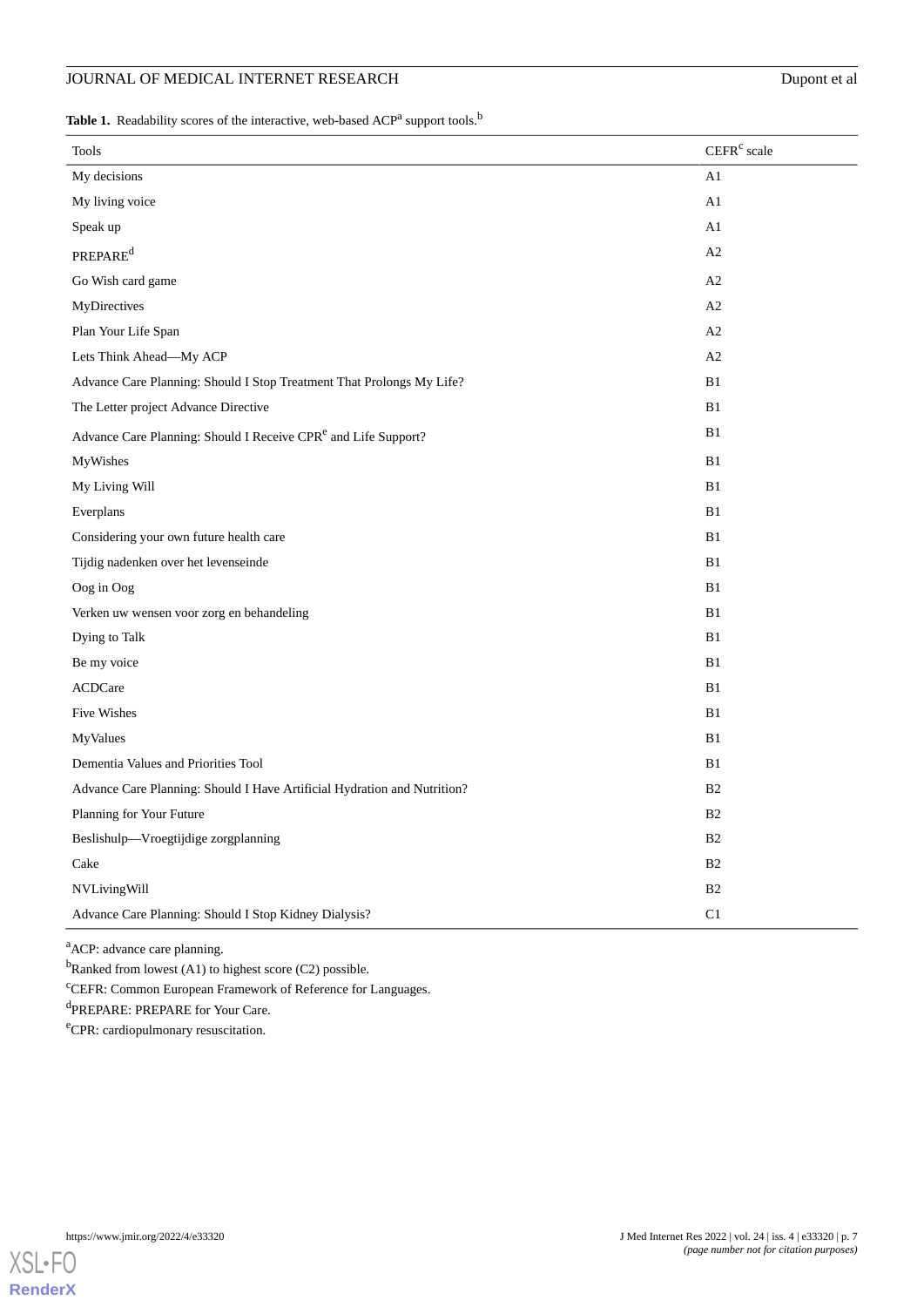<span id="page-7-0"></span>Table 2. QUEST<sup>a</sup> scores of the interactive, web-based ACP<sup>b</sup> support tools.<sup>c</sup>

| <b>Tools</b>                                                               | QUEST score |
|----------------------------------------------------------------------------|-------------|
| $\text{PREPARE}^\text{d}$                                                  | $28\,$      |
| Go Wish card game                                                          | 23          |
| Considering your own future health care                                    | 20          |
| Everplans                                                                  | 20          |
| Oog in Oog                                                                 | 20          |
| Dementia Values and Priorities Tool                                        | 19          |
| Dying to Talk                                                              | 19          |
| My Living Will                                                             | 19          |
| MyDirectives                                                               | 19          |
| NVLivingWill                                                               | 19          |
| Plan your Life Span                                                        | 19          |
| Cake                                                                       | 17          |
| Five Wishes                                                                | 17          |
| Lets Think Ahead-My ACP                                                    | 17          |
| Planning for Your Future                                                   | 17          |
| Be my voice                                                                | 16          |
| Beslishulp-Vroegtijdige zorgplanning                                       | 16          |
| MyValues                                                                   | 16          |
| MyWishes                                                                   | 16          |
| My decisions                                                               | 14          |
| Advance Care Planning: Should I Have Artificial Hydration and Nutrition?   | 13          |
| Advance Care Planning: Should I Receive CPR <sup>e</sup> and Life Support? | 13          |
| Advance Care Planning: Should I Stop Kidney Dialysis?                      | 13          |
| Advance Care Planning: Should I Stop Treatment That Prolongs My Life?      | 13          |
| My living voice                                                            | 12          |
| ACDCare                                                                    | 11          |

<sup>a</sup>QUEST: Quality Evaluation Scoring Tool.

<sup>b</sup>ACP: advance care planning.

 $c$ Ranked from lowest (0) to highest score (28) possible.

d PREPARE: PREPARE for Your Care.

<sup>e</sup>CPR: cardiopulmonary resuscitation.

# **Evaluated Tools and Their Level of Evidence**

Of the 30 included tools, 5 (16%) tools had been evaluated in a study, all of which were published in the peer-reviewed literature [\(Table 3\)](#page-8-0). *Verken uw wensen voor zorg en behandeling* [[57\]](#page-12-0) is under evaluation; however, the results have not yet been published. *MyDirectives* and *NVLivingWill* were studied using a posttest design [\[58](#page-13-0)[-60](#page-13-1)], and *PREPARE, Plan Your Life Span*,

and *The Letter project Advance Directive* were studied in at least one properly designed randomized controlled trial [[61](#page-13-2)[-71](#page-13-3)]. The study on *NVLivingWill* evaluated the ease of use of the tool [[58\]](#page-13-0); the studies on *PREPARE* evaluated ease of use, effectiveness, acceptability, and understandability (information in the tool was easy to read) [[63-](#page-13-4)[71\]](#page-13-3); *Plan Your Life Span* evaluated effectiveness [\[61](#page-13-2)]; and the study on *The Letter project Advance Directive* evaluated understandability [[72\]](#page-13-5).

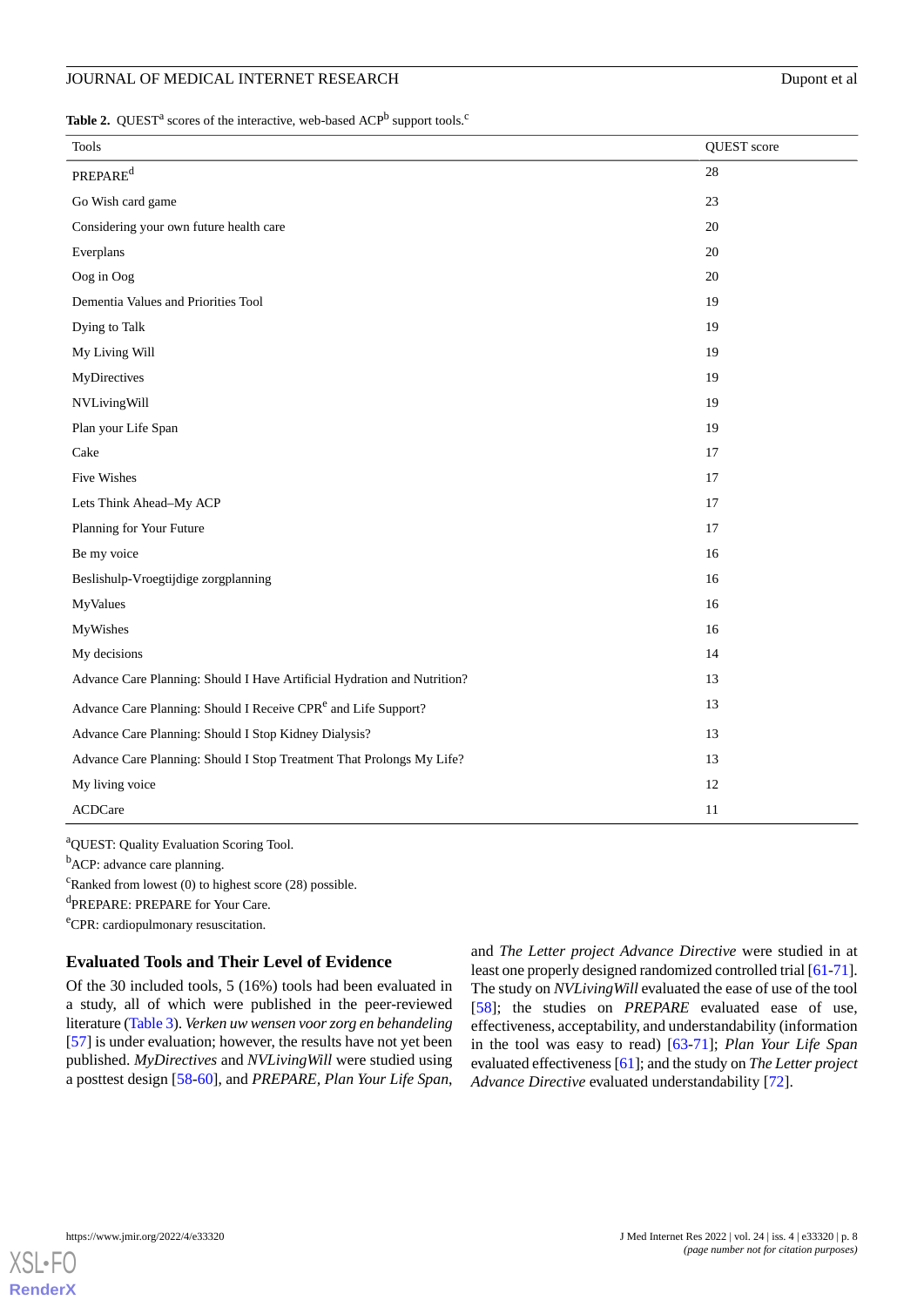<span id="page-8-0"></span>**Table 3.** Level of evidence of the interactive, web-based advance care planning support tools.

| Tool, authors, and title of the study     |                           | The hierarchy of evidence <sup>a</sup>                                                                                                             |                                                                                           |
|-------------------------------------------|---------------------------|----------------------------------------------------------------------------------------------------------------------------------------------------|-------------------------------------------------------------------------------------------|
| <b>MyDirectives</b> [29]                  |                           | Evidence obtained from a posttest                                                                                                                  |                                                                                           |
|                                           | Holland et al [59]        | Nurse-led patient-centered advance care planning in primary care                                                                                   |                                                                                           |
|                                           | Fine et al $[60]$         | Early experience with digital advance care planning and directives, a novel<br>consumer-driven program                                             |                                                                                           |
|                                           | <b>NVLiving Will</b> [51] |                                                                                                                                                    | Evidence obtained from a posttest                                                         |
|                                           |                           | Klugman and Usatine $[58]$ An evaluation of 2 online advance directive programs                                                                    |                                                                                           |
|                                           | Plan Your Life Span [53]  |                                                                                                                                                    | Evidence obtained from at least one<br>properly designed randomized con-<br>trolled trial |
|                                           |                           | Ramirez-Zohfeld et al [62] Longitudinal follow-up of long-term care planning using PlanYourLifespan.org                                            |                                                                                           |
|                                           | Lindquist et al $[61]$    | Plan YourLifeSpan.org—an intervention to help seniors make choices for their<br>fourth quarter of life: results from the randomized clinical trial |                                                                                           |
|                                           | $PREPAREb$ [34]           |                                                                                                                                                    | Evidence obtained from at least one<br>properly designed randomized con-<br>trolled trial |
|                                           | Howard et al [71]         | Effect of an interactive website to engage patients in advance care planning in<br>outpatient settings                                             |                                                                                           |
|                                           | Freytag et al [70]        | Empowering older adults to discuss advance care planning during clinical<br>visits: the PREPARE randomized trial                                   |                                                                                           |
|                                           | Lum et al $[69]$          | Improving a full range of advance care planning behavior change and action<br>domains: the PREPARE randomized trial                                |                                                                                           |
|                                           | Zapata et al [68]         | Feasibility of a video-based advance care planning website to facilitate group<br>visits among diverse adults from a safety-net health system      |                                                                                           |
|                                           | Sudore et al [67]         | Engaging diverse English- and Spanish-speaking older adults in advance care<br>planning: the PREPARE randomized clinical trial                     |                                                                                           |
|                                           | Sudore et al $[2,66]$     | Effect of the PREPARE website vs an easy-to-read advance directive on ad-<br>vance care planning documentation and engagement among veterans       |                                                                                           |
|                                           | Cresswell et al [65]      | Evaluation of an advance care planning web-based resource: applicability for<br>cancer treatment patients                                          |                                                                                           |
|                                           | Ouchi et al [64]          | Preparing older adults with serious illness to formulate their goals for medical<br>care in the emergency department                               |                                                                                           |
|                                           | Sudore et al [63]         | A novel website to prepare diverse older adults for decision-making and advance<br>care planning: a pilot study                                    |                                                                                           |
| The Letter project Advance Directive [55] |                           | Evidence obtained from at least one<br>properly designed randomized con-<br>trolled trial                                                          |                                                                                           |
|                                           | Periyakoil et al [72]     | A randomized controlled trial comparing the letter project advance directive                                                                       |                                                                                           |

to traditional advance directive

<sup>a</sup>Hierarchy of evidence from the National Health and Medical Research Council was assessed per tool. Level I: evidence obtained from a systematic review of all relevant randomized controlled trials; level II: evidence obtained from at least one properly designed randomized controlled trial; level III-1: evidence obtained from well-designed pseudorandomized controlled trials (alternate allocation or some other method); level III-2: evidence obtained from comparative studies with concurrent controls and allocation not randomized (cohort studies), case control studies, or interrupted time series with a control group; level III-3: evidence obtained from comparative studies with historical control, ≥2 single-arm studies, or interrupted time series without a parallel control group; level IV: evidence obtained from case series, either posttest or pretest, and posttest [[25](#page-11-19),[26\]](#page-11-20). <sup>b</sup>PREPARE: PREPARE for Your Care.

# *Discussion*

[XSL](http://www.w3.org/Style/XSL)•FO **[RenderX](http://www.renderx.com/)**

# **Principal Findings**

This review included 30 ACP tools developed in North America, Europe, and Oceania. Most tools mention a clear aim (ie, to support reflection and communication, support people in making

decisions, or support documenting decisions); however, only 7% (2/30) aimed to achieve all 3 aims. Of the 30 tools, 7 (23%) were developed in collaboration with health care professionals, but only 3 (10%) also involved end users. All tools, except 1, encouraged users to follow steps in a predetermined order to go through the ACP process. With regard to the ACP elements, almost all tools stimulated the user to explore personal values,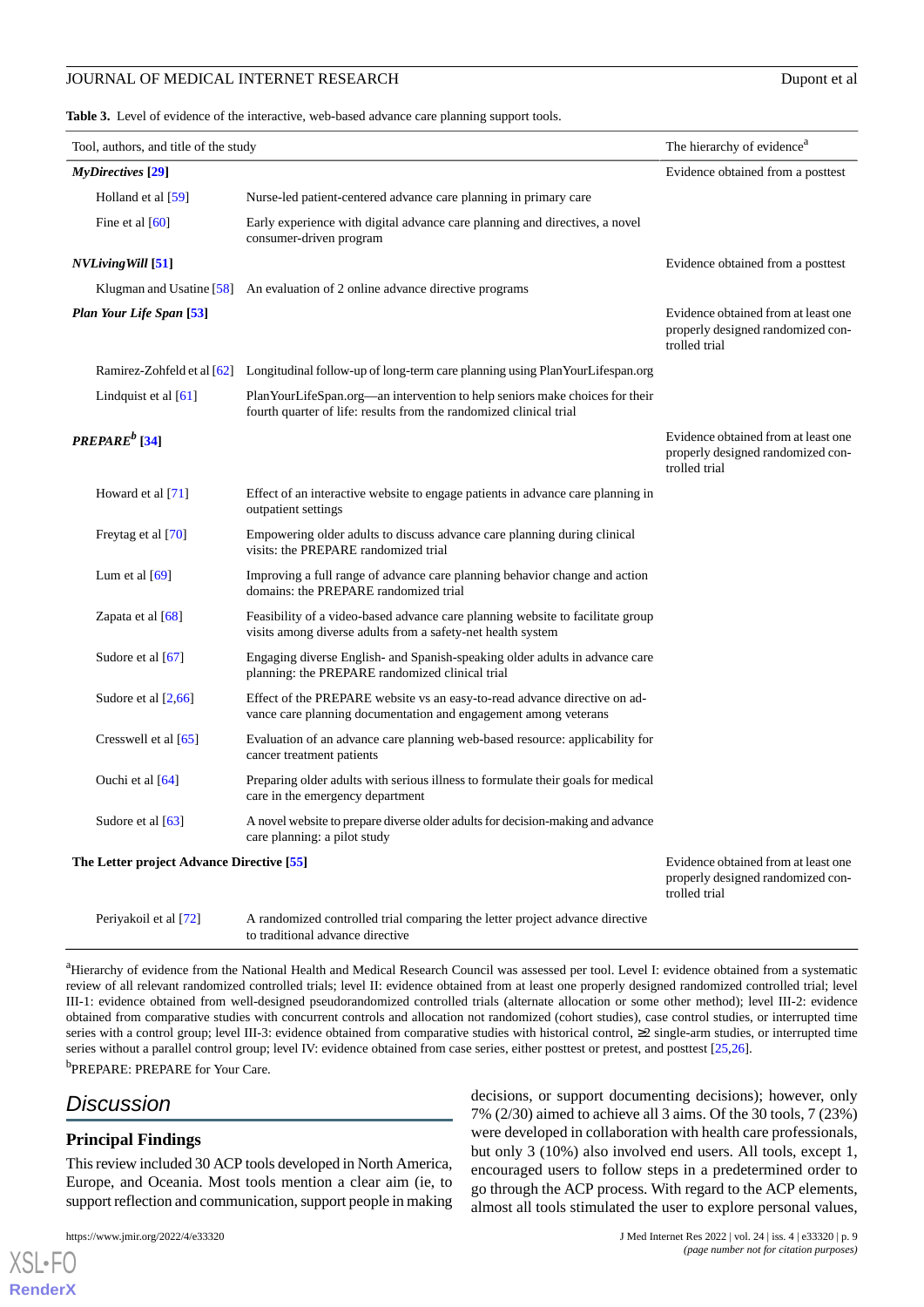goals, and preferences regarding future care; 40% (12/30) provided both information on ACP and its legal frameworks. Of the 3 tools, 2 (67%) also encouraged the user to appoint a proxy decision-maker. Most of the ACP tools had a good readability score; however, the quality of the content varied between 11 and 28 on the QUEST scale. Most of the included ACP tools had not been evaluated in a study.

We found great variety among the tools available on the web in terms of their aims, functionalities, approaches to addressing ACP, and quality. However, the included tools also shared important commonalities.

First, we found that many tools did not provide information about their development process. If they did, they involved health care professionals such as physicians, experts on end-of-life care, ethicists, or lawyers. End users were only involved in the development process of 10% (3/30) of tools, although this is highly recommended in the literature on developing web-based technologies [[73-](#page-13-15)[75](#page-13-16)]. Research on developing new technologies shows that the involvement of end users inevitably yields improvements in usability and quality and ensures that the tool is tailored to the needs of prospective end users [[73](#page-13-15)[-75](#page-13-16)].

Second, most tools stimulated the user to explore personal values, goals, and preferences regarding future care and the last days of life, which is the primary purpose of ACP [[1](#page-10-0)[,2](#page-10-1)], and most also encouraged the appointment of a proxy decision-maker and discussion with family and health care professionals. However, all but 1 tool in this review used an approach in which all users are encouraged to follow a predetermined path or step to go through the ACP process. ACP is a process of exploration; discussion; and recording of preferences, wishes, and decisions. How and when to best perform these aspects of ACP depends, among other things, on personal barriers, needs, preferences, and readiness [\[76](#page-13-17),[77\]](#page-13-18). Using steps in a predetermined order suggests that ACP is linear instead of an iterative process [[1\]](#page-10-0). Moreover, using predetermined steps may not be appropriate for all users, as some may just want to explore possibilities without making decisions, whereas others, for instance, because of their illness, may prefer to focus on anticipatory decision-making [\[76](#page-13-17),[78\]](#page-14-0).

Third, with regards to the quality of the content of the included tools, as rated by the QUEST score, we found that 20% (6/30) scored ≥20, of which 17% (1/6; PREPARE) scored a maximum of 28 points. All other tools had a medium to low quality score as they did not refer to any information sources and were not up to date; that is, they had not been updated in at least 5 years. Especially with regard to ACP, having evidence-based information that can be verified by the user is important as people use this information to plan and make health-related care decisions [[79,](#page-14-1)[80\]](#page-14-2). We also found that most of the included tools had not been evaluated in a study. Only the PREPARE tool had been evaluated for its ease of use, effectiveness, acceptability, and understandability. When people look for support in ACP, they may use tools that have a low or even nonexistent level of evidence regarding their usability and effectiveness [[13](#page-11-8)[-16](#page-11-9),[81\]](#page-14-3).

#### **Strengths, Limitations, and Future Research**

This is the first systematic review to provide an overview of interactive web-based ACP support tools available on the internet for the general population. Previous reviews have provided an overview of web-based ACP support tools that could be found in the peer-reviewed literature and emphasized the absence of an overview of those available in the gray literature [[7,](#page-11-3)[8](#page-11-4)]. Furthermore, our review is the first to assess the quality of the content of web-based ACP support tools [[7,](#page-11-3)[8](#page-11-4)]. This study had some limitations. First, as we limited our third search strategy (ie, search engine) to 150 *hits* per search combination, there is a possibility that some existing tools were not included in our review. However, we consider this unlikely, as our search was conducted systematically by 2 researchers using a broad range of search terms, and we searched more *hits* than recommended (recommended 100) by Godin et al [[17\]](#page-11-11). We also consulted experts and asked them whether they knew of any other tools that we had not yet found. Furthermore, although we archived the tools when performing data synthesis using Archive.is, there is a possibility that new content or functionalities have been added to the tools included in our review or that new tools have been released since the search was conducted.

For future developments, users should be involved in aligning their preferences and needs with the content and functionalities of the tools. Involving users early in the development process can improve the usability of tools and increase their uptake [\[82](#page-14-4)]. In addition, we would recommend following a thorough design process using existing road maps when developing new ACP tools, rigorously evaluating through usability and effectiveness testing before deployment, and transparently reporting on development and evaluation. Second, the ACP content provided to users should be regularly updated and supported by sources; hence, we recommend that the content in ACP tools should be substantiated with the most recent scientific literature. Moreover, future research should focus on how ACP tools are used by the general population and how they can support ACP in the medical context; that is, between patients and health care professionals. Finally, it would be interesting to know how the general population would assess these tools.

#### **Conclusions**

There are numerous interactive web-based ACP support tools that are publicly available, varying in terms of their characteristics, functionalities, readability, quality of content, and level of evidence. Most tools were not codeveloped with end users; were of low or medium quality; and, with a few exceptions, had not been evaluated in research. In the future, users should be involved in the development of ACP support tools, and their content should be substantiated by scientific evidence. In addition, we recommend that developers should follow a rigorous design process and evaluate the usability and effectiveness of tools before their deployment. Future research should focus on how tools are used by the general population and how they can support ACP in the medical context; that is, between patients and health care professionals.

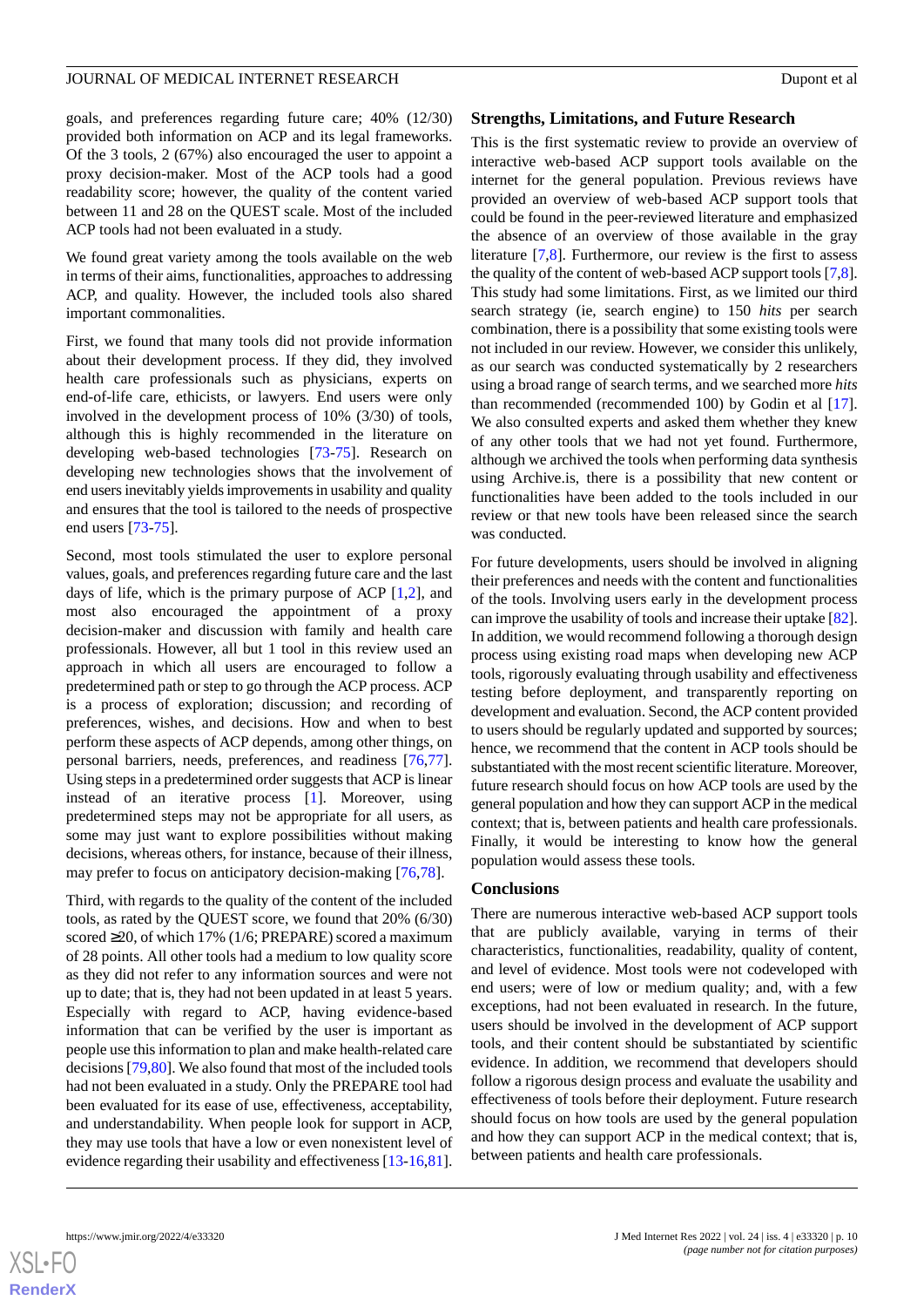### JOURNAL OF MEDICAL INTERNET RESEARCH Dupont et al

# **Acknowledgments**

The authors would like to thank all the experts for their time and effort in assisting in data collection and Jane Ruthven for English editing.

This study is part of the project *CAPACITY: Flanders Project to Develop Capacity in Palliative Care Across Society*, a collaboration among the Vrije Universiteit Brussels, Ghent University, and the Catholic University Leuven, Belgium. This study was supported by a grant from the Research Foundation, Flanders (file number S002219N).

# **Authors' Contributions**

All authors have substantially contributed to the research and approved the version to be published. The search, screening, selection, and synthesis were performed by CD and FM. The original draft was prepared by CD. TS, LP, ADV, CVA, and LVdB were involved in the review and editing of the manuscript. TS and LVdB were involved in supervision.

# **Conflicts of Interest**

<span id="page-10-3"></span>None declared.

# **Multimedia Appendix 1**

<span id="page-10-5"></span>Search terms for the web-based gray literature databases. [[DOCX File , 13 KB](https://jmir.org/api/download?alt_name=jmir_v24i4e33320_app1.docx&filename=3753e77a7c0f250bd8f2c665f7ea89e1.docx)-[Multimedia Appendix 1\]](https://jmir.org/api/download?alt_name=jmir_v24i4e33320_app1.docx&filename=3753e77a7c0f250bd8f2c665f7ea89e1.docx)

# **Multimedia Appendix 2**

<span id="page-10-4"></span>Search terms for the Google search engine. [[DOCX File , 13 KB](https://jmir.org/api/download?alt_name=jmir_v24i4e33320_app2.docx&filename=79f05566a320080bc33d2e731e1308ce.docx)-[Multimedia Appendix 2\]](https://jmir.org/api/download?alt_name=jmir_v24i4e33320_app2.docx&filename=79f05566a320080bc33d2e731e1308ce.docx)

# **Multimedia Appendix 3**

<span id="page-10-6"></span>Search terms for app stores. [[DOCX File , 13 KB](https://jmir.org/api/download?alt_name=jmir_v24i4e33320_app3.docx&filename=94255a933224ecc2c1591802bebe53ea.docx)-[Multimedia Appendix 3\]](https://jmir.org/api/download?alt_name=jmir_v24i4e33320_app3.docx&filename=94255a933224ecc2c1591802bebe53ea.docx)

# <span id="page-10-7"></span>**Multimedia Appendix 4**

Tools retrieved per search strategy. [[DOCX File , 13 KB](https://jmir.org/api/download?alt_name=jmir_v24i4e33320_app4.docx&filename=4d11b56d676f052568992b0d519d405a.docx)-[Multimedia Appendix 4\]](https://jmir.org/api/download?alt_name=jmir_v24i4e33320_app4.docx&filename=4d11b56d676f052568992b0d519d405a.docx)

# <span id="page-10-8"></span>**Multimedia Appendix 5**

Characteristics of the included interactive and web-based advance care planning support tools. [[DOCX File , 22 KB](https://jmir.org/api/download?alt_name=jmir_v24i4e33320_app5.docx&filename=542fa12652bcf26dad60264a61f67c57.docx)-[Multimedia Appendix 5\]](https://jmir.org/api/download?alt_name=jmir_v24i4e33320_app5.docx&filename=542fa12652bcf26dad60264a61f67c57.docx)

# <span id="page-10-9"></span>**Multimedia Appendix 6**

Functionalities of included interactive and web-based advance care planning support tools. [[DOCX File , 23 KB](https://jmir.org/api/download?alt_name=jmir_v24i4e33320_app6.docx&filename=921e0dbf6b2005ac4dd9e781fc08f313.docx)-[Multimedia Appendix 6\]](https://jmir.org/api/download?alt_name=jmir_v24i4e33320_app6.docx&filename=921e0dbf6b2005ac4dd9e781fc08f313.docx)

# <span id="page-10-0"></span>**Multimedia Appendix 7**

<span id="page-10-1"></span>Advance care planning elements addressed in interactive web-based advance care planning support tools. [[DOCX File , 22 KB](https://jmir.org/api/download?alt_name=jmir_v24i4e33320_app7.docx&filename=e4bb71cd5e176766af4b77ed1b408ccc.docx)-[Multimedia Appendix 7\]](https://jmir.org/api/download?alt_name=jmir_v24i4e33320_app7.docx&filename=e4bb71cd5e176766af4b77ed1b408ccc.docx)

# **References**

- <span id="page-10-2"></span>1. Rietjens JA, Sudore RL, Connolly M, van Delden JJ, Drickamer MA, Droger M, European Association for Palliative Care. Definition and recommendations for advance care planning: an international consensus supported by the European Association for Palliative Care. Lancet Oncol 2017 Sep;18(9):e543-e551. [doi: [10.1016/S1470-2045\(17\)30582-X](http://dx.doi.org/10.1016/S1470-2045(17)30582-X)] [Medline: [28884703\]](http://www.ncbi.nlm.nih.gov/entrez/query.fcgi?cmd=Retrieve&db=PubMed&list_uids=28884703&dopt=Abstract)
- 2. Sudore RL, Lum HD, You JJ, Hanson LC, Meier DE, Pantilat SZ, et al. Defining advance care planning for adults: a consensus definition from a multidisciplinary Delphi panel (S740). J Pain Symptom Manage 2017 May;53(5):821-32.e1 [[FREE Full text](https://linkinghub.elsevier.com/retrieve/pii/S0885-3924(16)31232-5)] [doi: [10.1016/j.jpainsymman.2016.12.331](http://dx.doi.org/10.1016/j.jpainsymman.2016.12.331)] [Medline: [28062339](http://www.ncbi.nlm.nih.gov/entrez/query.fcgi?cmd=Retrieve&db=PubMed&list_uids=28062339&dopt=Abstract)]
- 3. Sinclair JB, Oyebode JR, Owens RG. Consensus views on advance care planning for dementia: a Delphi study. Health Soc Care Community 2016 Mar;24(2):165-174. [doi: [10.1111/hsc.12191](http://dx.doi.org/10.1111/hsc.12191)] [Medline: [25684278](http://www.ncbi.nlm.nih.gov/entrez/query.fcgi?cmd=Retrieve&db=PubMed&list_uids=25684278&dopt=Abstract)]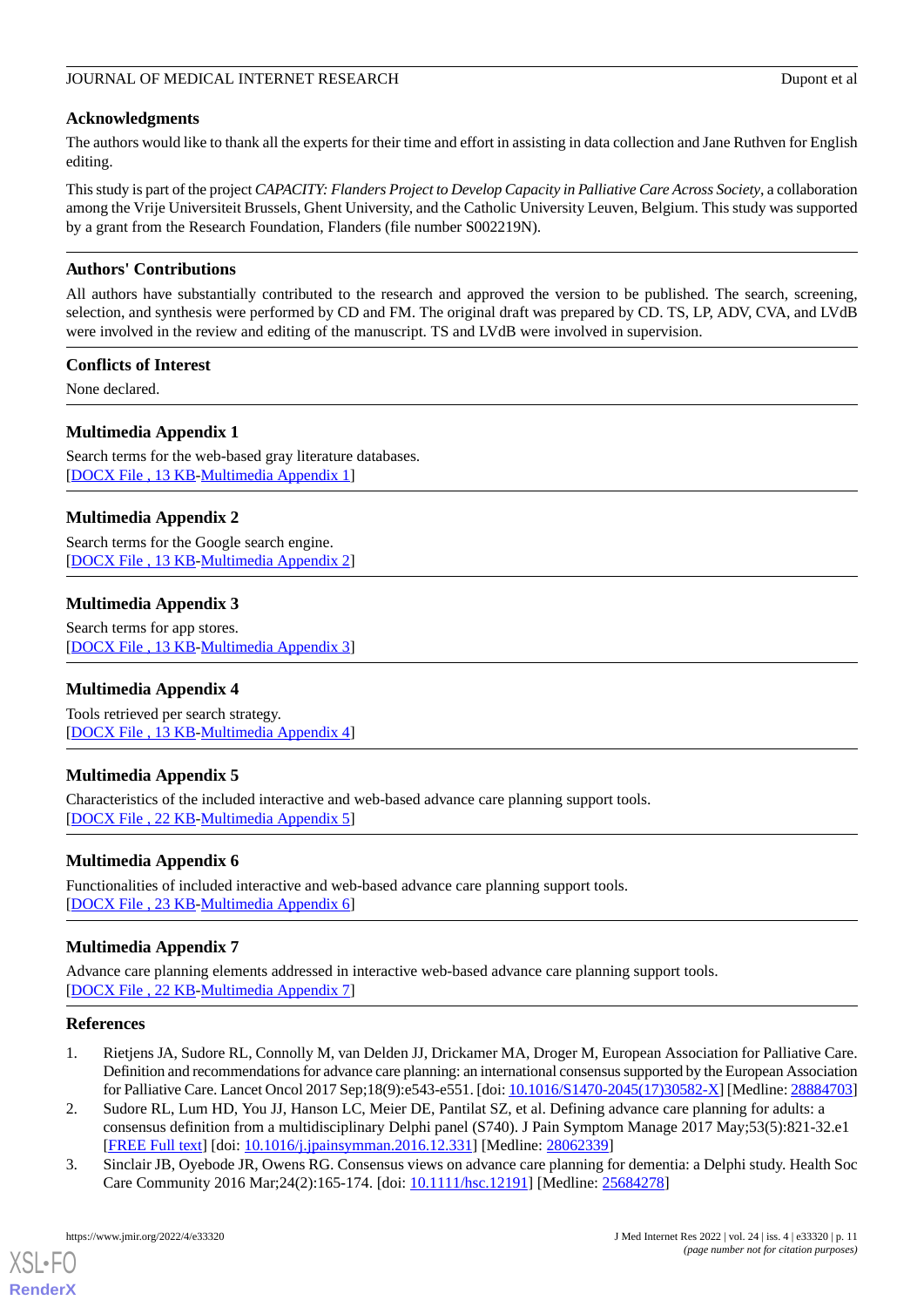- <span id="page-11-0"></span>4. Van den Block L. Advancing research on advance care planning in dementia. Palliat Med 2019 Mar;33(3):259-261. [doi: [10.1177/0269216319826411\]](http://dx.doi.org/10.1177/0269216319826411) [Medline: [30758274\]](http://www.ncbi.nlm.nih.gov/entrez/query.fcgi?cmd=Retrieve&db=PubMed&list_uids=30758274&dopt=Abstract)
- <span id="page-11-2"></span><span id="page-11-1"></span>5. Prince-Paul M, DiFranco E. Upstreaming and normalizing advance care planning conversations-a public health approach. Behav Sci (Basel) 2017 Apr 12;7(2):18 [[FREE Full text](https://www.mdpi.com/resolver?pii=bs7020018)] [doi: [10.3390/bs7020018](http://dx.doi.org/10.3390/bs7020018)] [Medline: [28417931](http://www.ncbi.nlm.nih.gov/entrez/query.fcgi?cmd=Retrieve&db=PubMed&list_uids=28417931&dopt=Abstract)]
- 6. Tishelman C, Eneslätt M, Menkin ES, Van Den Block L. Tishelman et al's response to Morrison: advance directives/care planning: clear, simple, and wrong (DOI: 10.1089/jpm.2020.0272). J Palliat Med 2021 Jan;24(1):16-17. [doi: [10.1089/jpm.2020.0540](http://dx.doi.org/10.1089/jpm.2020.0540)] [Medline: [33393888](http://www.ncbi.nlm.nih.gov/entrez/query.fcgi?cmd=Retrieve&db=PubMed&list_uids=33393888&dopt=Abstract)]
- <span id="page-11-4"></span><span id="page-11-3"></span>7. Butler M, Ratner E, McCreedy E, Shippee N, Kane RL. Decision aids for advance care planning: an overview of the state of the science. Ann Intern Med 2014 Sep 16;161(6):408-418 [[FREE Full text](https://www.acpjournals.org/doi/abs/10.7326/M14-0644?url_ver=Z39.88-2003&rfr_id=ori:rid:crossref.org&rfr_dat=cr_pub%3dpubmed)] [doi: [10.7326/M14-0644\]](http://dx.doi.org/10.7326/M14-0644) [Medline: [25069709\]](http://www.ncbi.nlm.nih.gov/entrez/query.fcgi?cmd=Retrieve&db=PubMed&list_uids=25069709&dopt=Abstract)
- <span id="page-11-5"></span>8. van der Smissen D, Overbeek A, van Dulmen S, van Gemert-Pijnen L, van der Heide A, Rietjens JA, et al. The feasibility and effectiveness of web-based advance care planning programs: scoping review. J Med Internet Res 2020 Mar 17;22(3):e15578 [\[FREE Full text](https://www.jmir.org/2020/3/e15578/)] [doi: [10.2196/15578\]](http://dx.doi.org/10.2196/15578) [Medline: [32181750\]](http://www.ncbi.nlm.nih.gov/entrez/query.fcgi?cmd=Retrieve&db=PubMed&list_uids=32181750&dopt=Abstract)
- <span id="page-11-6"></span>9. Narang AK, Wright AA, Nicholas LH. Trends in advance care planning in patients with cancer: results from a national longitudinal survey. JAMA Oncol 2015 Aug;1(5):601-608 [\[FREE Full text](http://europepmc.org/abstract/MED/26181909)] [doi: [10.1001/jamaoncol.2015.1976](http://dx.doi.org/10.1001/jamaoncol.2015.1976)] [Medline: [26181909](http://www.ncbi.nlm.nih.gov/entrez/query.fcgi?cmd=Retrieve&db=PubMed&list_uids=26181909&dopt=Abstract)]
- 10. Green MJ, Levi BH. The era of "e": the use of new technologies in advance care planning. Nurs Outlook 2012;60(6):376-83.e2 [[FREE Full text](http://europepmc.org/abstract/MED/23141197)] [doi: [10.1016/j.outlook.2012.08.005](http://dx.doi.org/10.1016/j.outlook.2012.08.005)] [Medline: [23141197\]](http://www.ncbi.nlm.nih.gov/entrez/query.fcgi?cmd=Retrieve&db=PubMed&list_uids=23141197&dopt=Abstract)
- <span id="page-11-7"></span>11. De Vito Dabbs A, Myers BA, Mc Curry KR, Dunbar-Jacob J, Hawkins RP, Begey A, et al. User-centered design and interactive health technologies for patients. Comput Inform Nurs 2009;27(3):175-183 [\[FREE Full text\]](http://europepmc.org/abstract/MED/19411947) [doi: [10.1097/NCN.0b013e31819f7c7c](http://dx.doi.org/10.1097/NCN.0b013e31819f7c7c)] [Medline: [19411947\]](http://www.ncbi.nlm.nih.gov/entrez/query.fcgi?cmd=Retrieve&db=PubMed&list_uids=19411947&dopt=Abstract)
- <span id="page-11-8"></span>12. Cline RJ, Haynes KM. Consumer health information seeking on the internet: the state of the art. Health Educ Res 2001 Dec;16(6):671-692. [doi: [10.1093/her/16.6.671](http://dx.doi.org/10.1093/her/16.6.671)] [Medline: [11780707](http://www.ncbi.nlm.nih.gov/entrez/query.fcgi?cmd=Retrieve&db=PubMed&list_uids=11780707&dopt=Abstract)]
- 13. Berland GK, Elliott MN, Morales LS, Algazy JI, Kravitz RL, Broder MS, et al. Health information on the internet: accessibility, quality, and readability in English and Spanish. JAMA 2001;285(20):2612-2621 [\[FREE Full text\]](http://europepmc.org/abstract/MED/11368735) [doi: [10.1001/jama.285.20.2612\]](http://dx.doi.org/10.1001/jama.285.20.2612) [Medline: [11368735\]](http://www.ncbi.nlm.nih.gov/entrez/query.fcgi?cmd=Retrieve&db=PubMed&list_uids=11368735&dopt=Abstract)
- <span id="page-11-10"></span>14. Seçkin G, Yeatts D, Hughes S, Hudson C, Bell V. Being an informed consumer of health information and assessment of electronic health literacy in a national sample of internet users: validity and reliability of the e-HLS Instrument. J Med Internet Res 2016 Jul 11;18(7):e161 [[FREE Full text](https://www.jmir.org/2016/7/e161/)] [doi: [10.2196/jmir.5496](http://dx.doi.org/10.2196/jmir.5496)] [Medline: [27400726](http://www.ncbi.nlm.nih.gov/entrez/query.fcgi?cmd=Retrieve&db=PubMed&list_uids=27400726&dopt=Abstract)]
- <span id="page-11-11"></span><span id="page-11-9"></span>15. Powell J, Inglis N, Ronnie J, Large S. The characteristics and motivations of online health information seekers: cross-sectional survey and qualitative interview study. J Med Internet Res 2011 Feb 23;13(1):e20 [\[FREE Full text\]](https://www.jmir.org/2011/1/e20/) [doi: [10.2196/jmir.1600](http://dx.doi.org/10.2196/jmir.1600)] [Medline: [21345783](http://www.ncbi.nlm.nih.gov/entrez/query.fcgi?cmd=Retrieve&db=PubMed&list_uids=21345783&dopt=Abstract)]
- <span id="page-11-12"></span>16. Fahy E, Hardikar R, Fox A, Mackay S. Quality of patient health information on the Internet: reviewing a complex and evolving landscape. Australas Med J 2014;7(1):24-28 [[FREE Full text](http://europepmc.org/abstract/MED/24567763)] [doi: [10.4066/AMJ.2014.1900\]](http://dx.doi.org/10.4066/AMJ.2014.1900) [Medline: [24567763](http://www.ncbi.nlm.nih.gov/entrez/query.fcgi?cmd=Retrieve&db=PubMed&list_uids=24567763&dopt=Abstract)]
- <span id="page-11-14"></span><span id="page-11-13"></span>17. Godin K, Stapleton J, Kirkpatrick SI, Hanning RM, Leatherdale ST. Applying systematic review search methods to the grey literature: a case study examining guidelines for school-based breakfast programs in Canada. Syst Rev 2015 Oct 22;4:138 [[FREE Full text](https://systematicreviewsjournal.biomedcentral.com/articles/10.1186/s13643-015-0125-0)] [doi: [10.1186/s13643-015-0125-0\]](http://dx.doi.org/10.1186/s13643-015-0125-0) [Medline: [26494010\]](http://www.ncbi.nlm.nih.gov/entrez/query.fcgi?cmd=Retrieve&db=PubMed&list_uids=26494010&dopt=Abstract)
- <span id="page-11-15"></span>18. Readability score | Readability test | Reading level calculator. Readable. URL:<https://readable.com/> [accessed 2022-02-17]
- <span id="page-11-16"></span>19. Leesniveau. Accessibility Foundation. URL:<https://www.accessibility.nl/tools/leesniveau> [accessed 2022-02-17]
- 20. Bletsis PP, Egeler S, van der Lei B, Lee BT, Lin SJ. Readability of Dutch online patient-directed health information on breast reconstruction. Eur J Plast Surg 2019 Aug;42(4):343-350. [doi: [10.1007/s00238-019-1498-4](http://dx.doi.org/10.1007/s00238-019-1498-4)]
- <span id="page-11-17"></span>21. Meppelink CS, van Weert JC, Brosius A, Smit EG. Dutch health websites and their ability to inform people with low health literacy. Patient Educ Couns 2017 Nov;100(11):2012-2019. [doi: [10.1016/j.pec.2017.06.012](http://dx.doi.org/10.1016/j.pec.2017.06.012)] [Medline: [28624261](http://www.ncbi.nlm.nih.gov/entrez/query.fcgi?cmd=Retrieve&db=PubMed&list_uids=28624261&dopt=Abstract)]
- <span id="page-11-18"></span>22. North B, Piccardo N. Common European framework of reference for languages: learning, teaching, assessment?; companion volume. Strasbourg, France: Council of Europe Publishing; Jul 2020:55-59.
- <span id="page-11-20"></span><span id="page-11-19"></span>23. Robillard JM, Jun JH, Lai JA, Feng TL. The QUEST for quality online health information: validation of a short quantitative tool. BMC Med Inform Decis Mak 2018 Oct 19;18(1):87 [[FREE Full text\]](https://bmcmedinformdecismak.biomedcentral.com/articles/10.1186/s12911-018-0668-9) [doi: [10.1186/s12911-018-0668-9](http://dx.doi.org/10.1186/s12911-018-0668-9)] [Medline: [30340488](http://www.ncbi.nlm.nih.gov/entrez/query.fcgi?cmd=Retrieve&db=PubMed&list_uids=30340488&dopt=Abstract)]
- <span id="page-11-21"></span>24. Roberts L. Health information and the Internet: the 5 Cs website evaluation tool. Br J Nurs 2010;19(5):322-325. [doi: [10.12968/bjon.2010.19.5.47075\]](http://dx.doi.org/10.12968/bjon.2010.19.5.47075) [Medline: [20335904](http://www.ncbi.nlm.nih.gov/entrez/query.fcgi?cmd=Retrieve&db=PubMed&list_uids=20335904&dopt=Abstract)]
- <span id="page-11-22"></span>25. National Health and Medical Research Council. A guide to the development, implementation and evaluation of clinical practice guidelines. Canberra, Australia: Commonwealth of Australia; 1999:15-17.
- <span id="page-11-23"></span>26. Anderson CF. Guide to clinical preventive services: an assessment of the effectiveness of 169 interventions. Mayo Clin Proc 1989 Dec 1;64(12):1566-1567. [doi: [10.1016/s0025-6196\(12\)65716-4\]](http://dx.doi.org/10.1016/s0025-6196(12)65716-4)
- 27. Make web content printer friendly. Health Literacy Online. URL:<https://health.gov/healthliteracyonline/display/section-3-10/> [accessed 2022-01-12]
- 28. ACDCare. GP Partners Australia. URL: [http://archive.today/2021.04.16-082031/https://apps.apple.com/uy/app/acdcare/](http://archive.today/2021.04.16-082031/https://apps.apple.com/uy/app/acdcare/id1500681626) [id1500681626](http://archive.today/2021.04.16-082031/https://apps.apple.com/uy/app/acdcare/id1500681626) [accessed 2021-03-15]
- 29. MyDirectives. URL:<http://archive.today/2021.04.16-083317/https://mydirectives.com/> [accessed 2021-03-15]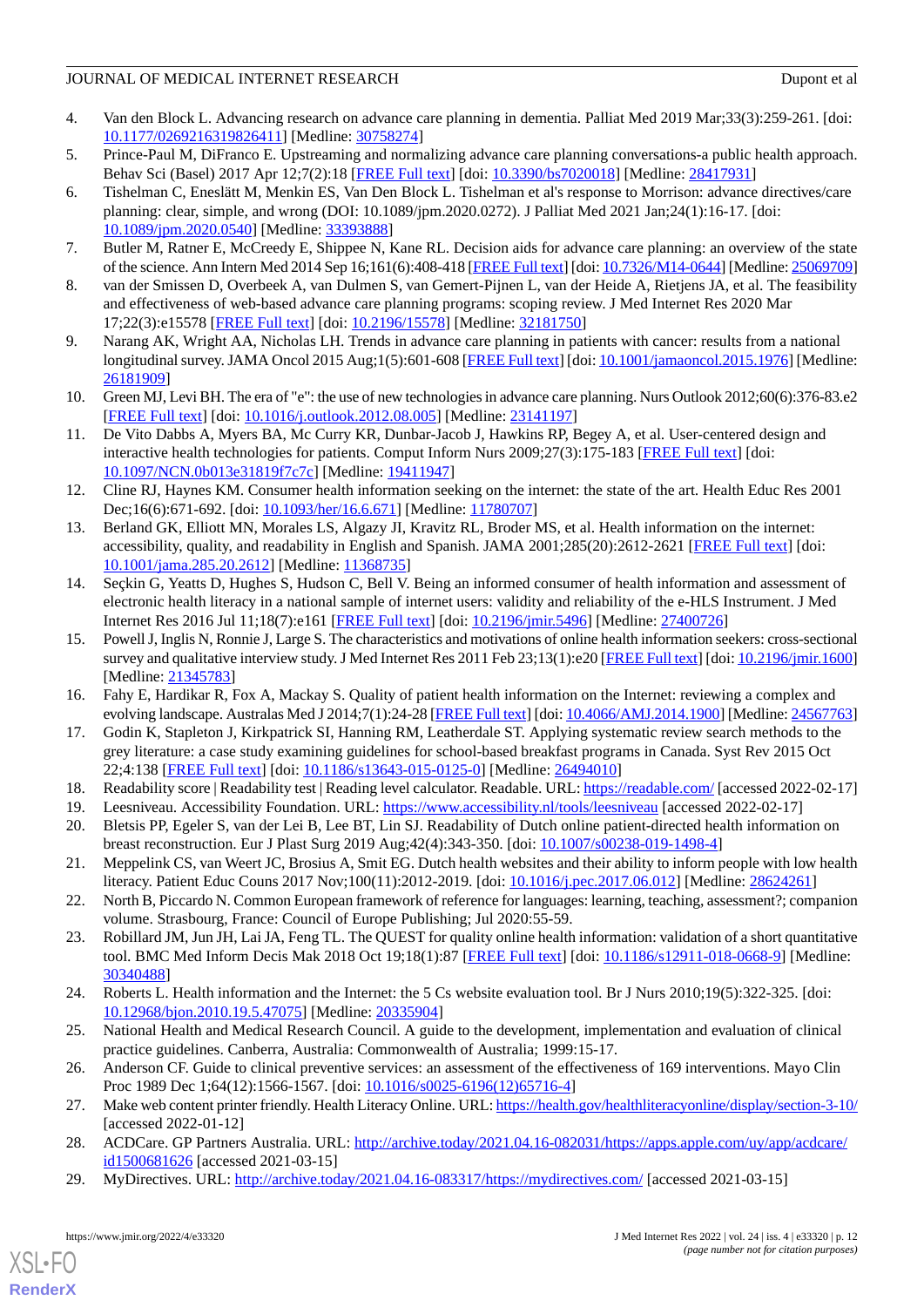- 30. Be My Voice. Capital Health Network. URL: [http://archive.today/2021.04.16-083021/http://www.bemyvoice.com.au/](http://archive.today/2021.04.16-083021/http://www.bemyvoice.com.au/Home.aspx) [Home.aspx](http://archive.today/2021.04.16-083021/http://www.bemyvoice.com.au/Home.aspx) [accessed 2021-03-15]
- 31. My Living Will. Vital Decisions. URL: [http://archive.today/2021.04.16-083023/https://www.mylivingwill.org.uk/static/](http://archive.today/2021.04.16-083023/https://www.mylivingwill.org.uk/static/wizard?Type=Statement) [wizard?Type=Statement](http://archive.today/2021.04.16-083023/https://www.mylivingwill.org.uk/static/wizard?Type=Statement) [accessed 2021-03-15]
- <span id="page-12-1"></span>32. Speak up. Canadian Hospice Palliative Care Association. URL: [http://archive.today/2021.04.16-083319/https://www.](http://archive.today/2021.04.16-083319/https://www.advancecareplanning.ca/my-plan/workbook/) [advancecareplanning.ca/my-plan/workbook/](http://archive.today/2021.04.16-083319/https://www.advancecareplanning.ca/my-plan/workbook/) [accessed 2021-03-15]
- 33. Considering your own future health care. Health Quality & Safety Commission, New Zealand. 2018. URL: [http://archive.](http://archive.today/2021.04.16-082903/https://www.hqsc.govt.nz/our-programmes/advance-care-planning/publications-and-resources/) [today/2021.04.16-082903/https://www.hqsc.govt.nz/our-programmes/advance-care-planning/publications-and-resources/](http://archive.today/2021.04.16-082903/https://www.hqsc.govt.nz/our-programmes/advance-care-planning/publications-and-resources/) [accessed 2021-03-15]
- <span id="page-12-2"></span>34. PREPARE for your care. The Regents of the University of California. 2018. URL: [http://archive.today/2021.04.16-083623/](http://archive.today/2021.04.16-083623/https://prepareforyourcare.org/welcome) [https://prepareforyourcare.org/welcome](http://archive.today/2021.04.16-083623/https://prepareforyourcare.org/welcome) [accessed 2021-03-15]
- 35. Advance Care Planning: Should I Have Artificial Hydration and Nutrition? Healthwise and Alberta. 2019. URL: [http:/](http://archive.today/2021.04.16-082516/https://www.healthlinkbc.ca/health-topics/tu4431) [/archive.today/2021.04.16-082516/https://www.healthlinkbc.ca/health-topics/tu4431](http://archive.today/2021.04.16-082516/https://www.healthlinkbc.ca/health-topics/tu4431) [accessed 2021-03-15]
- 36. Advance Care Planning: should I receive CPR and life support? Healthwise and Alberta. 2019. URL: [http://archive.today/](http://archive.today/2021.04.16-082531/https://www.healthlinkbc.ca/health-topics/tu2951) [2021.04.16-082531/https://www.healthlinkbc.ca/health-topics/tu2951](http://archive.today/2021.04.16-082531/https://www.healthlinkbc.ca/health-topics/tu2951) [accessed 2021-03-15]
- 37. Advance Care Planning: should I stop kidney dialysis? Healthwise and Alberta. 2019. URL: [http://archive.today/](http://archive.today/2021.04.16-082541/https://myhealth.alberta.ca/Health/Pages/conditions.aspx?hwid=tu6095) [2021.04.16-082541/https://myhealth.alberta.ca/Health/Pages/conditions.aspx?hwid=tu6095](http://archive.today/2021.04.16-082541/https://myhealth.alberta.ca/Health/Pages/conditions.aspx?hwid=tu6095) [accessed 2021-03-15]
- 38. Advance Care Planning: should I stop treatment that prolongs my life? Healthwise and Alberta. 2019. URL: [http://archive.](http://archive.today/2021.04.16-082605/https://myhealth.alberta.ca/Health/pages/conditions.aspx?hwid=tu1430&lang=en-ca) [today/2021.04.16-082605/https://myhealth.alberta.ca/Health/pages/conditions.aspx?hwid=tu1430&lang=en-ca](http://archive.today/2021.04.16-082605/https://myhealth.alberta.ca/Health/pages/conditions.aspx?hwid=tu1430&lang=en-ca) [accessed 2021-03-15]
- 39. Vroegtijdige zorgplanning (voor patiënt) Beslishulp. Centrum voor Evidence-Based Medicine (Cebam). URL: [http:/](http://archive.today/2021.04.16-083644/https://www.gezondheidenwetenschap.be/beslissingshulp/vroegtijdige-zorgplanning) [/archive.today/2021.04.16-083644/https://www.gezondheidenwetenschap.be/beslissingshulp/vroegtijdige-zorgplanning](http://archive.today/2021.04.16-083644/https://www.gezondheidenwetenschap.be/beslissingshulp/vroegtijdige-zorgplanning) [accessed 2021-03-15]
- 40. Cake. URL:<http://archive.today/2021.04.16-084034/https://www.joincake.com/> [accessed 2021-03-15]
- 41. Dementia Values and Priorities Tool. Compassion & Choices. URL: [http://archive.today/2021.04.16-084038/https:/](http://archive.today/2021.04.16-084038/https://values-tool.compassionandchoices.org/) [/values-tool.compassionandchoices.org/](http://archive.today/2021.04.16-084038/https://values-tool.compassionandchoices.org/) [accessed 2021-03-15]
- <span id="page-12-3"></span>42. Dying to Talk - Discussion Starters. Palliative Care Australia. URL:<https://dyingtotalk.org.au/discussion-starters/> [accessed] 2021-03-15]
- <span id="page-12-5"></span>43. Everplans. 2012. URL:<http://archive.today/2021.04.16-084153/https://webapps.everplans.com/%23/auth/sign-up> [accessed 2021-03-15]
- <span id="page-12-4"></span>44. Five Wishes. URL: <http://archive.today/2021.04.16-084416/https://fivewishes.org/shop/order/product/five-wishes-online> [accessed 2021-03-15]
- 45. Go Wish card game online version. CODA Alliance. 2018. URL: [http://archive.today/2021.04.16-083901/http://www.](http://archive.today/2021.04.16-083901/http://www.gowish.org/gowish/gowish.html) [gowish.org/gowish/gowish.html](http://archive.today/2021.04.16-083901/http://www.gowish.org/gowish/gowish.html) [accessed 2021-03-15]
- 46. Lets Think Ahead My ACP. University of the West Scotland. URL: [http://archive.today/2021.04.16-082949/https://www.](http://archive.today/2021.04.16-082949/https://www.scet.co/fullscreen-page/comp-iqtuyfne/e2469d5e-3e56-4452-803d-ea83e55b2f32/4/%3Fi%3D4) [scet.co/fullscreen-page/comp-iqtuyfne/e2469d5e-3e56-4452-803d-ea83e55b2f32/4/%3Fi%3D4](http://archive.today/2021.04.16-082949/https://www.scet.co/fullscreen-page/comp-iqtuyfne/e2469d5e-3e56-4452-803d-ea83e55b2f32/4/%3Fi%3D4) [accessed 2021-03-22]
- <span id="page-12-6"></span>47. Compassion in Dying charity. My Decisions. URL:<http://archive.today/2021.04.16-084547/https://mydecisions.org.uk/> [accessed 2021-03-15]
- <span id="page-12-7"></span>48. My Living Voice. Vital Decisions. URL:<http://archive.today/2021.04.16-084549/https://vitaldecisions.mylivingvoice.com/> [accessed 2021-03-15]
- 49. My Values. Barwon Health. URL: <http://archive.today/2021.04.16-083754/https://www.myvalues.org.au/> [accessed 2021-03-15]
- <span id="page-12-8"></span>50. MyWishes. URL: <https://www.app.mywishes.co.uk/register> [accessed 2021-03-15]
- 51. NVLivingWill Living Will Online Completion. Nevada Center for Ethics & Health Policy. URL: [http://archive.today/](http://archive.today/2021.04.16-084642/http://www.nvlivingwill.com/) [2021.04.16-084642/http://www.nvlivingwill.com/](http://archive.today/2021.04.16-084642/http://www.nvlivingwill.com/) [accessed 2021-03-15]
- <span id="page-12-9"></span>52. Bureau MORBidee. Oog in Oog. Google Play. URL: [http://archive.today/2021.04.16-084820/https://play.google.com/store/](http://archive.today/2021.04.16-084820/https://play.google.com/store/apps/details?id=com.eyetoeye.eye_to_eye&hl=en_IE) [apps/details?id=com.eyetoeye.eye\\_to\\_eye&hl=en\\_IE](http://archive.today/2021.04.16-084820/https://play.google.com/store/apps/details?id=com.eyetoeye.eye_to_eye&hl=en_IE) [accessed 2021-03-15]
- 53. Plan your Life Span. Northwestern University. URL: [http://archive.today/2021.04.16-084828/https://www.](http://archive.today/2021.04.16-084828/https://www.planyourlifespan.org/) [planyourlifespan.org/](http://archive.today/2021.04.16-084828/https://www.planyourlifespan.org/) [accessed 2021-03-15]
- <span id="page-12-0"></span>54. Prepare an advance directive. People's Law School. 2019. URL:<https://www.peopleslawschool.ca/prepare-advance-directive/> [accessed 2021-03-15]
- 55. Use the Letter Project form to complete your Advance Directives in Minutes!. Stanford Medicine Letter Project. 2015. URL: <https://med.stanford.edu/letter/advancedirective.html> [accessed 2021-03-15]
- 56. Tijdig nadenken over het levenseinde [Timely thinking about the end of life]. NPV Zorg voor het leven. URL: [https:/](https://ehealth-npvzorg.serviant.nl/login/?back=https://ehealth-npvzorg.serviant.nl/client/module%3FtrajectId%3D3692%26q%3DlTTLQmY) [/ehealth-npvzorg.serviant.nl/login/?back=https://ehealth-npvzorg.serviant.nl/client/](https://ehealth-npvzorg.serviant.nl/login/?back=https://ehealth-npvzorg.serviant.nl/client/module%3FtrajectId%3D3692%26q%3DlTTLQmY) [module%3FtrajectId%3D3692%26q%3DlTTLQmY](https://ehealth-npvzorg.serviant.nl/login/?back=https://ehealth-npvzorg.serviant.nl/client/module%3FtrajectId%3D3692%26q%3DlTTLQmY) [accessed 2021-03-15]
- 57. Verken uw wensen voor zorg en behandeling [Explore your care and treatment needs]. Dutch College of General Practitioners, Erasmus MC and thuisarts.nl. URL: <https://www.thuisarts.nl/keuzehulp/verken-uw-wensen-voor-zorg-en-behandeling> [accessed 2021-03-15]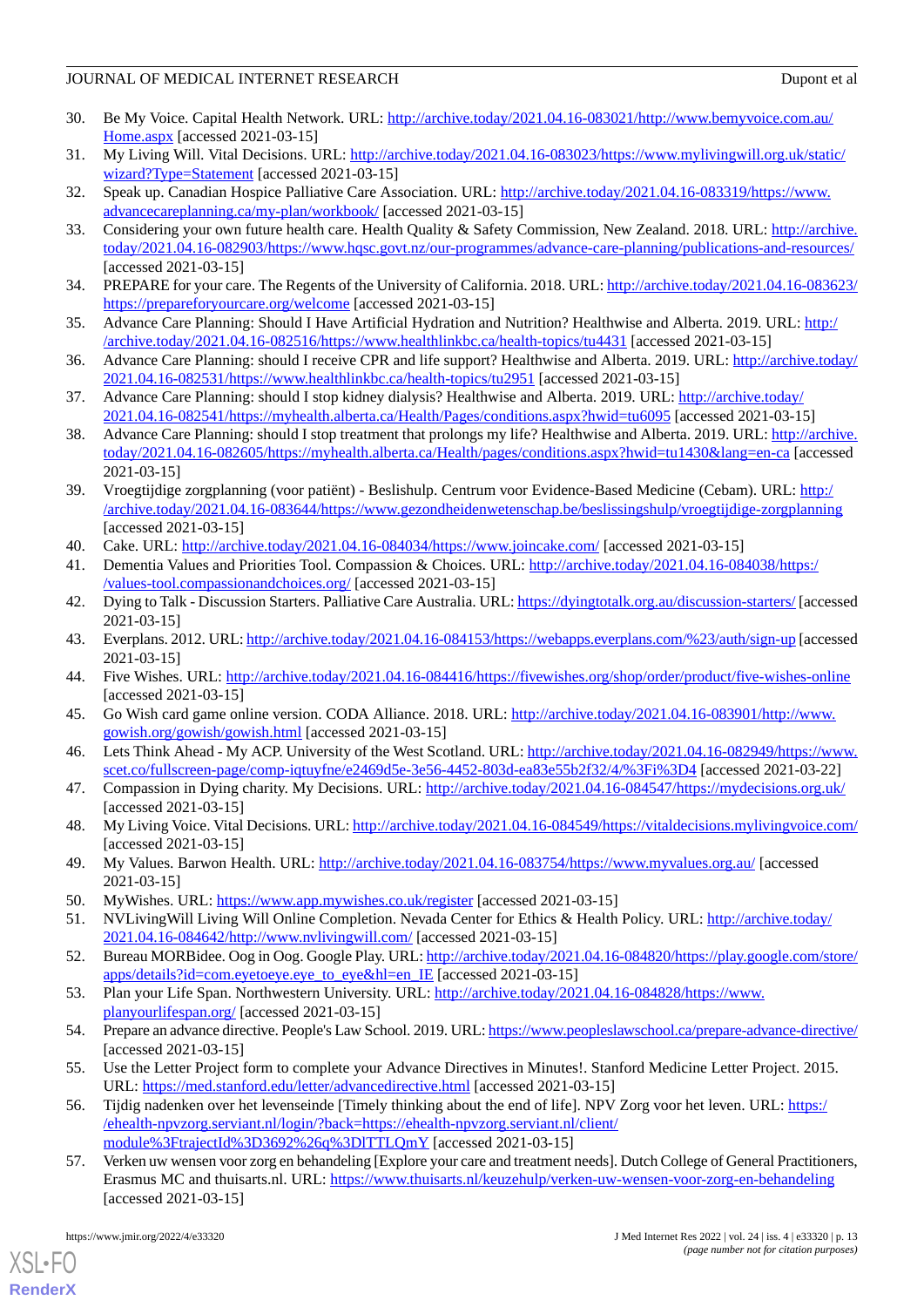- <span id="page-13-0"></span>58. Klugman CM, Usatine RP. An evaluation of 2 online advance directive programs. Am J Hosp Palliat Care 2013 Nov;30(7):657-663. [doi: [10.1177/1049909112463116\]](http://dx.doi.org/10.1177/1049909112463116) [Medline: [23087248\]](http://www.ncbi.nlm.nih.gov/entrez/query.fcgi?cmd=Retrieve&db=PubMed&list_uids=23087248&dopt=Abstract)
- <span id="page-13-6"></span><span id="page-13-1"></span>59. Holland DE, Vanderboom CE, Dose AM, Ingram CJ, Delgado A, Austin CM, et al. Nurse-led patient-centered advance care planning in primary care. J Hosp Palliat Nurs 2017;19(4):368-375. [doi: [10.1097/NJH.0000000000000358](http://dx.doi.org/10.1097/NJH.0000000000000358)]
- 60. Fine RL, Yang Z, Spivey C, Boardman B, Courtney M. Early experience with digital advance care planning and directives, a novel consumer-driven program. Proc (Bayl Univ Med Cent) 2016 Jul;29(3):263-267 [\[FREE Full text\]](http://europepmc.org/abstract/MED/27365867) [doi: [10.1080/08998280.2016.11929430\]](http://dx.doi.org/10.1080/08998280.2016.11929430) [Medline: [27365867\]](http://www.ncbi.nlm.nih.gov/entrez/query.fcgi?cmd=Retrieve&db=PubMed&list_uids=27365867&dopt=Abstract)
- <span id="page-13-7"></span><span id="page-13-2"></span>61. Lindquist LA, Ramirez-Zohfeld V, Sunkara PD, Forcucci C, Campbell DS, Mitzen P, et al. PlanYourLifeSpan.org - an intervention to help seniors make choices for their fourth quarter of life: Results from the randomized clinical trial. Patient Educ Couns 2017 Nov;100(11):1996-2004 [[FREE Full text](http://europepmc.org/abstract/MED/28689855)] [doi: [10.1016/j.pec.2017.06.028](http://dx.doi.org/10.1016/j.pec.2017.06.028)] [Medline: [28689855\]](http://www.ncbi.nlm.nih.gov/entrez/query.fcgi?cmd=Retrieve&db=PubMed&list_uids=28689855&dopt=Abstract)
- <span id="page-13-4"></span>62. Ramirez-Zohfeld V, Seltzer A, Ramirez A, Muhammad R, Lindquist LA. Longitudinal follow-up of long-term care planning using PlanYourLifespan.org. J Appl Gerontol 2021 May;40(5):536-540 [[FREE Full text\]](http://europepmc.org/abstract/MED/32686545) [doi: [10.1177/0733464820943066\]](http://dx.doi.org/10.1177/0733464820943066) [Medline: [32686545](http://www.ncbi.nlm.nih.gov/entrez/query.fcgi?cmd=Retrieve&db=PubMed&list_uids=32686545&dopt=Abstract)]
- <span id="page-13-14"></span>63. Sudore RL, Knight SJ, McMahan RD, Feuz M, Farrell D, Miao Y, et al. A novel website to prepare diverse older adults for decision making and advance care planning: a pilot study. J Pain Symptom Manage 2014 Apr;47(4):674-686 [\[FREE](https://linkinghub.elsevier.com/retrieve/pii/S0885-3924(13)00386-2) [Full text\]](https://linkinghub.elsevier.com/retrieve/pii/S0885-3924(13)00386-2) [doi: [10.1016/j.jpainsymman.2013.05.023](http://dx.doi.org/10.1016/j.jpainsymman.2013.05.023)] [Medline: [23972574\]](http://www.ncbi.nlm.nih.gov/entrez/query.fcgi?cmd=Retrieve&db=PubMed&list_uids=23972574&dopt=Abstract)
- <span id="page-13-13"></span>64. Ouchi K, Knabben V, Rivera-Reyes L, Ganta N, Gelfman LP, Sudore R, et al. Preparing older adults with serious illness to formulate their goals for medical care in the emergency department. J Palliat Med 2017 Apr 01;20(4):404-408 [\[FREE](http://europepmc.org/abstract/MED/27797638) [Full text\]](http://europepmc.org/abstract/MED/27797638) [doi: [10.1089/jpm.2016.0109](http://dx.doi.org/10.1089/jpm.2016.0109)] [Medline: [27797638\]](http://www.ncbi.nlm.nih.gov/entrez/query.fcgi?cmd=Retrieve&db=PubMed&list_uids=27797638&dopt=Abstract)
- <span id="page-13-12"></span>65. Cresswell MA, Robinson CA, Fyles G, Bottorff JL, Sudore R. Evaluation of an advance care planning web-based resource: applicability for cancer treatment patients. Support Care Cancer 2018 Mar;26(3):853-860. [doi: [10.1007/s00520-017-3901-7\]](http://dx.doi.org/10.1007/s00520-017-3901-7) [Medline: [28929291](http://www.ncbi.nlm.nih.gov/entrez/query.fcgi?cmd=Retrieve&db=PubMed&list_uids=28929291&dopt=Abstract)]
- <span id="page-13-11"></span>66. Sudore RL, Boscardin J, Feuz MA, McMahan RD, Katen MT, Barnes DE. Effect of the PREPARE website vs an easy-to-read advance directive on advance care planning documentation and engagement among veterans: a randomized clinical trial. JAMA Intern Med 2017 Aug 01;177(8):1102-1109 [\[FREE Full text\]](http://europepmc.org/abstract/MED/28520838) [doi: [10.1001/jamainternmed.2017.1607](http://dx.doi.org/10.1001/jamainternmed.2017.1607)] [Medline: [28520838](http://www.ncbi.nlm.nih.gov/entrez/query.fcgi?cmd=Retrieve&db=PubMed&list_uids=28520838&dopt=Abstract)]
- <span id="page-13-10"></span>67. Sudore RL, Schillinger D, Katen MT, Shi Y, Boscardin WJ, Osua S, et al. Engaging diverse English- and Spanish-speaking older adults in advance care planning: the PREPARE randomized clinical trial. JAMA Intern Med 2018 Dec 01;178(12):1616-1625 [[FREE Full text](http://europepmc.org/abstract/MED/30383086)] [doi: [10.1001/jamainternmed.2018.4657\]](http://dx.doi.org/10.1001/jamainternmed.2018.4657) [Medline: [30383086\]](http://www.ncbi.nlm.nih.gov/entrez/query.fcgi?cmd=Retrieve&db=PubMed&list_uids=30383086&dopt=Abstract)
- <span id="page-13-9"></span>68. Zapata C, Lum HD, Wistar E, Horton C, Sudore RL. Feasibility of a video-based advance care planning website to facilitate group visits among diverse adults from a safety-net health system. J Palliat Med 2018 Jun;21(6):853-856. [doi: [10.1089/jpm.2017.0476](http://dx.doi.org/10.1089/jpm.2017.0476)] [Medline: [29461918](http://www.ncbi.nlm.nih.gov/entrez/query.fcgi?cmd=Retrieve&db=PubMed&list_uids=29461918&dopt=Abstract)]
- <span id="page-13-8"></span>69. Lum HD, Barnes DE, Katen MT, Shi Y, Boscardin J, Sudore RL. Improving a full range of advance care planning behavior change and action domains: the PREPARE randomized trial. J Pain Symptom Manage 2018 Oct;56(4):575-81.e7 [\[FREE](https://linkinghub.elsevier.com/retrieve/pii/S0885-3924(18)30312-9) [Full text\]](https://linkinghub.elsevier.com/retrieve/pii/S0885-3924(18)30312-9) [doi: [10.1016/j.jpainsymman.2018.06.007](http://dx.doi.org/10.1016/j.jpainsymman.2018.06.007)] [Medline: [29940209\]](http://www.ncbi.nlm.nih.gov/entrez/query.fcgi?cmd=Retrieve&db=PubMed&list_uids=29940209&dopt=Abstract)
- <span id="page-13-5"></span><span id="page-13-3"></span>70. Freytag J, Street Jr RL, Barnes DE, Shi Y, Volow AM, Shim JK, et al. Empowering older adults to discuss advance care planning during clinical visits: the PREPARE randomized trial. J Am Geriatr Soc 2020 Jun;68(6):1210-1217 [[FREE Full](http://europepmc.org/abstract/MED/32157684) [text](http://europepmc.org/abstract/MED/32157684)] [doi: [10.1111/jgs.16405](http://dx.doi.org/10.1111/jgs.16405)] [Medline: [32157684\]](http://www.ncbi.nlm.nih.gov/entrez/query.fcgi?cmd=Retrieve&db=PubMed&list_uids=32157684&dopt=Abstract)
- <span id="page-13-15"></span>71. Howard M, Robinson CA, McKenzie M, Fyles G, Sudore RL, Andersen E, et al. Effect of an interactive website to engage patients in advance care planning in outpatient settings. Ann Fam Med 2020 Mar;18(2):110-117 [[FREE Full text](http://www.annfammed.org/cgi/pmidlookup?view=long&pmid=32152014)] [doi: [10.1370/afm.2471\]](http://dx.doi.org/10.1370/afm.2471) [Medline: [32152014\]](http://www.ncbi.nlm.nih.gov/entrez/query.fcgi?cmd=Retrieve&db=PubMed&list_uids=32152014&dopt=Abstract)
- 72. Periyakoil VS, Neri E, Kraemer H. A randomized controlled trial comparing the letter project advance directive to traditional advance directive. J Palliat Med 2017 Sep;20(9):954-965. [doi: [10.1089/jpm.2017.0066](http://dx.doi.org/10.1089/jpm.2017.0066)] [Medline: [28471713](http://www.ncbi.nlm.nih.gov/entrez/query.fcgi?cmd=Retrieve&db=PubMed&list_uids=28471713&dopt=Abstract)]
- <span id="page-13-16"></span>73. Fischer B, Peine A, Östlund B. The importance of user involvement: a systematic review of involving older users in technology design. Gerontologist 2020 Sep 15;60(7):e513-e523 [\[FREE Full text](http://europepmc.org/abstract/MED/31773145)] [doi: [10.1093/geront/gnz163\]](http://dx.doi.org/10.1093/geront/gnz163) [Medline: [31773145](http://www.ncbi.nlm.nih.gov/entrez/query.fcgi?cmd=Retrieve&db=PubMed&list_uids=31773145&dopt=Abstract)]
- <span id="page-13-17"></span>74. Shah SG, Robinson I. Benefits of and barriers to involving users in medical device technology development and evaluation. Int J Technol Assess Health Care 2007;23(1):131-137. [doi: [10.1017/S0266462307051677](http://dx.doi.org/10.1017/S0266462307051677)] [Medline: [17234027\]](http://www.ncbi.nlm.nih.gov/entrez/query.fcgi?cmd=Retrieve&db=PubMed&list_uids=17234027&dopt=Abstract)
- <span id="page-13-18"></span>75. de Beurs D, van Bruinessen I, Noordman J, Friele R, van Dulmen S. Active involvement of end users when developing web-based mental health interventions. Front Psychiatry 2017;8:72 [[FREE Full text](https://doi.org/10.3389/fpsyt.2017.00072)] [doi: [10.3389/fpsyt.2017.00072\]](http://dx.doi.org/10.3389/fpsyt.2017.00072) [Medline: [28515699](http://www.ncbi.nlm.nih.gov/entrez/query.fcgi?cmd=Retrieve&db=PubMed&list_uids=28515699&dopt=Abstract)]
- 76. Zwakman M, Jabbarian LJ, van Delden J, van der Heide A, Korfage IJ, Pollock K, et al. Advance care planning: a systematic review about experiences of patients with a life-threatening or life-limiting illness. Palliat Med 2018 Sep;32(8):1305-1321 [[FREE Full text](https://journals.sagepub.com/doi/10.1177/0269216318784474?url_ver=Z39.88-2003&rfr_id=ori:rid:crossref.org&rfr_dat=cr_pub%3dpubmed)] [doi: [10.1177/0269216318784474\]](http://dx.doi.org/10.1177/0269216318784474) [Medline: [29956558](http://www.ncbi.nlm.nih.gov/entrez/query.fcgi?cmd=Retrieve&db=PubMed&list_uids=29956558&dopt=Abstract)]
- 77. Piers R, Albers G, Gilissen J, De Lepeleire J, Steyaert J, Van Mechelen W, et al. Advance care planning in dementia: recommendations for healthcare professionals. BMC Palliat Care 2018 Jun 21;17(1):88 [[FREE Full text](https://bmcpalliatcare.biomedcentral.com/articles/10.1186/s12904-018-0332-2)] [doi: [10.1186/s12904-018-0332-2\]](http://dx.doi.org/10.1186/s12904-018-0332-2) [Medline: [29933758](http://www.ncbi.nlm.nih.gov/entrez/query.fcgi?cmd=Retrieve&db=PubMed&list_uids=29933758&dopt=Abstract)]